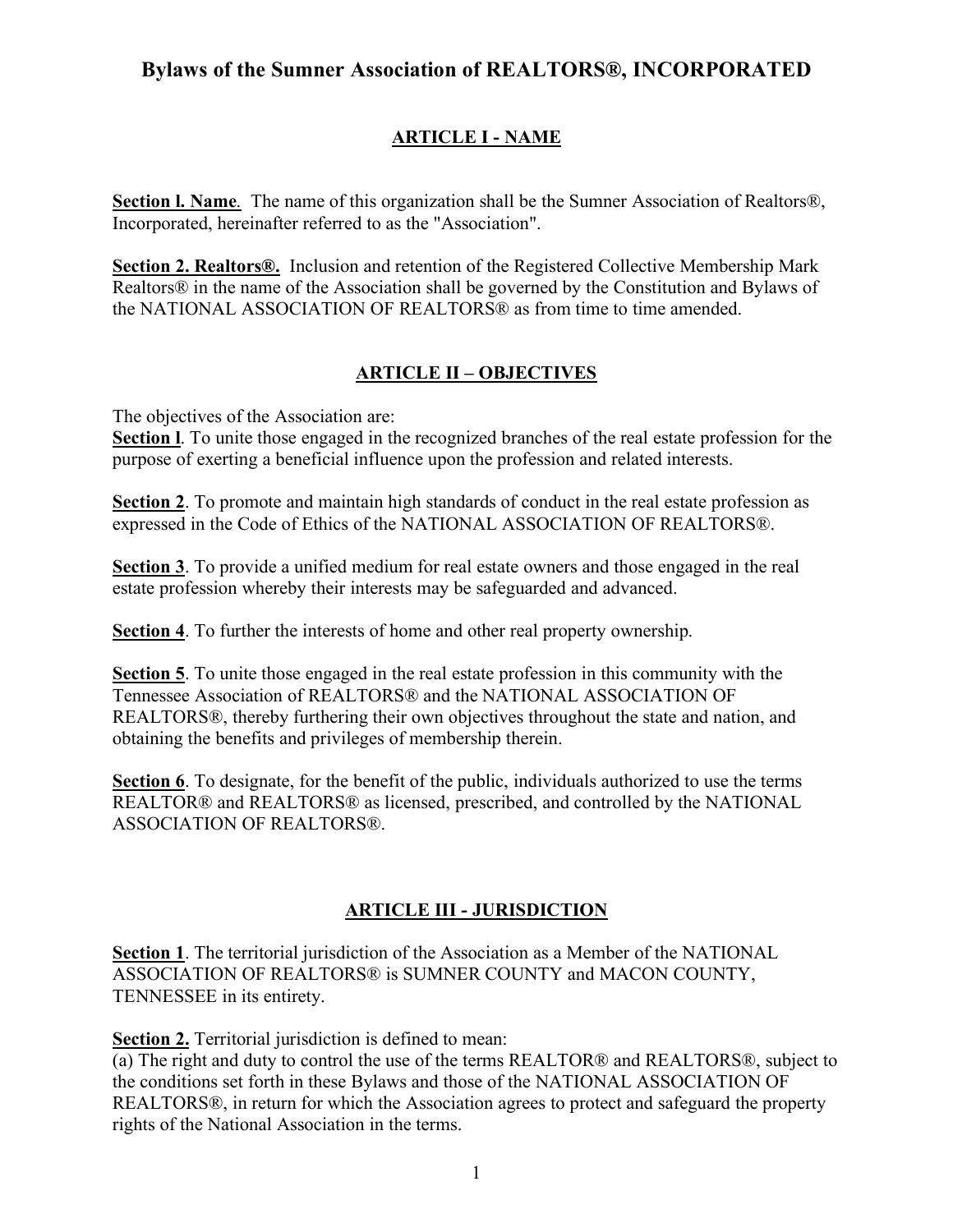### **ARTICLE IV - MEMBERSHIP**

**Section 1.** There shall be six classes of Members as follows: (a) REALTOR® Members. REALTOR® Members, whether primary or secondary shall be:

(l) Individuals who, as sole proprietors, partners, corporate officers, or branch office managers, are engaged actively in the real estate profession, including buying, selling, exchanging, renting or leasing, managing, appraising for others for compensation, counseling, building, developing or subdividing real estate, and who maintain or are associated with an established real estate office in the state of Tennessee or a state contiguous thereto. All persons who are partners in a partnership, or all officers in a corporation who are actively engaged in the real estate profession within the state or a state contiguous thereto shall qualify for REALTOR® Membership only, and each is required to hold REALTOR® Membership (except as provided in the following paragraph) in a Association of REALTORS® within the state or a state contiguous thereto unless otherwise qualified for Institute Affiliate Membership.

In the case of a real estate firm, partnership, or corporation, whose business activity is substantially all commercial, only those principals actively engaged in the real estate business in connection with the same office, or any other offices within the jurisdiction of the Association in which one of the firm's principals holds REALTOR® membership, shall be required to hold REALTOR® membership unless otherwise qualified for Institute Affiliate Membership.

NOTE: REALTOR® Members may obtain membership in a "secondary" Board in another state.

(2) Individuals who are engaged in the real estate profession other than as sole proprietors, partners, corporate officers, or branch office managers and are associated with a REALTOR® Member and meet the qualifications.

(3) Franchise REALTOR® Membership. Corporate officers (who may be licensed or unlicensed) of a real estate brokerage franchise organization with at least one hundred fifty (150) franchisees located within the United States, its insular possessions and the commonwealth of Puerto Rico, elected to membership pursuant to the provisions in the NAR Constitution and Bylaws. Such individuals shall enjoy all of the rights, privileges and obligations of REALTOR membership (including compliance with the Code of Ethics) except: obligations related to Association mandated education, meeting attendance, or indoctrination classes or other similar requirements; the right to use the term REALTOR in connection with their franchise organization's name; and the right to hold elective office in the local association, state association and National Association.

(4) Primary and secondary REALTOR® Members. An individual is a primary member if the Association pays state and National dues based on such Member. An individual is a secondary Member if state and National dues are remitted through another Association. One of the principals in a real estate firm must be a Designated REALTOR® member of the Association in order for licensees affiliated with the firm to select the Association as their "primary" Association.

(5) Designated REALTOR® Members. Each firm (or office in the case of firms with multiple office locations) shall designate in writing one REALTOR® Member who shall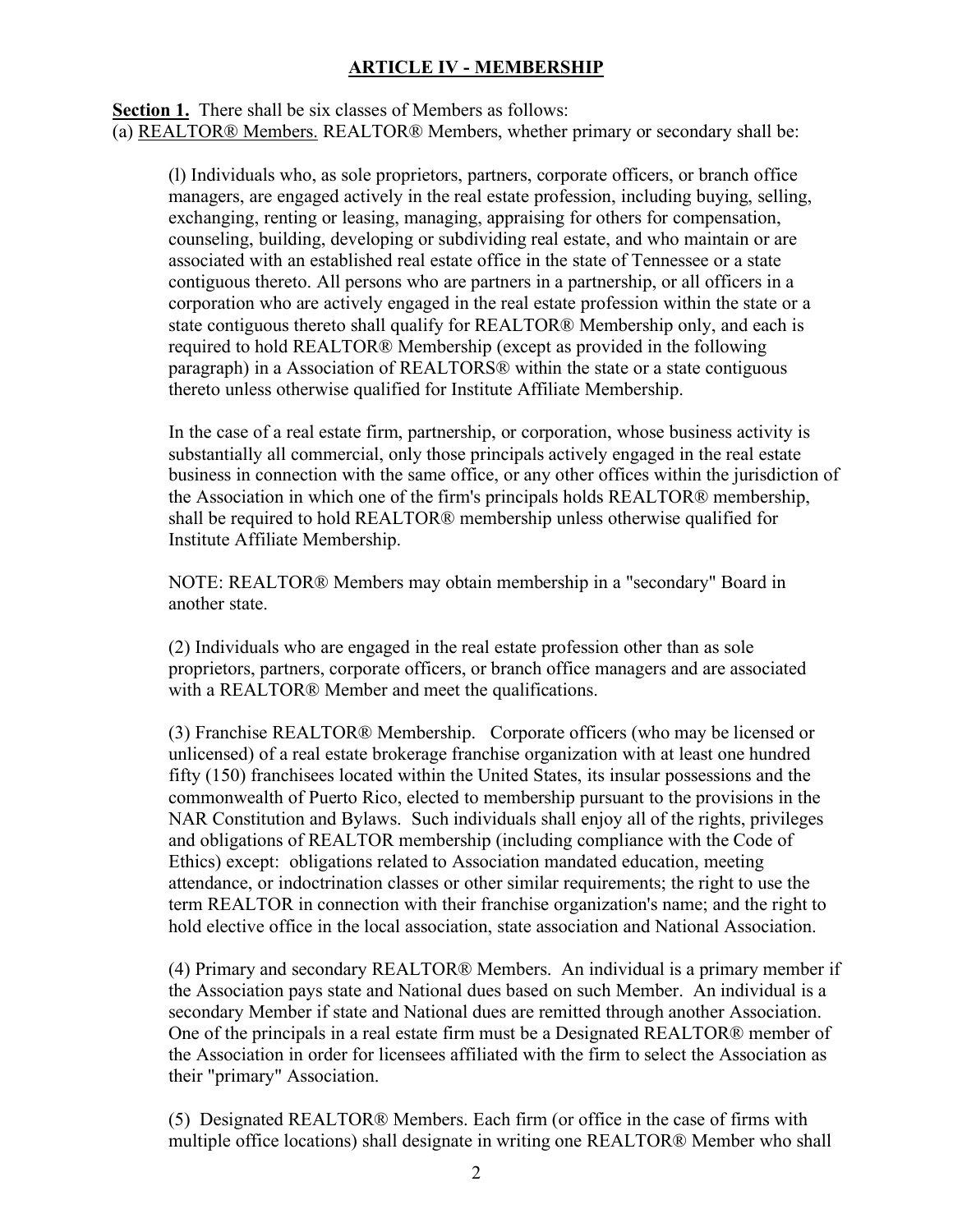be responsible for all duties and obligations of Membership including the obligation to arbitrate (to mediate if required by the association) pursuant to Article 17 of the Code of Ethics and the payment of association dues. The "Designated REALTOR®" must be a sole proprietor, partner, corporate officer, or branch office manager acting on behalf of the firm's principal(s) and must meet all other qualifications for REALTOR® Membership.

(b) Institute Affiliate Members. Institute Affiliate Members shall be individuals who hold a professional designation awarded by an Institute, Society, or Council affiliated with the NATIONAL ASSOCIATION OF REALTORS® that addresses a specialty area other than residential brokerage or individuals who otherwise hold a class of membership in such Institute, Society or Council that confers the right to hold office. Any such individual, if otherwise eligible, may elect to hold REALTOR® or REALTOR-ASSOCIATE® membership, subject to payment of applicable dues for such membership. (Amended 1/02)

(c) Affiliate Members. Affiliate Members shall be real estate owners and other individuals or firms who, while not engaged in the real estate profession as defined in paragraphs (a) or (b) of this Section, have interests requiring information concerning real estate, and are in sympathy with the objectives of the Association.

(d) Public Service Members. Public Service Members shall be individuals who are interested in the real estate profession as employees of or affiliated with educational, public utility, governmental or other similar organizations, but are not engaged in the real estate profession on their own account or in association with an established real estate business.

(e) Honorary Members. Honorary Members shall be individuals not engaged in the real estate profession who have performed notable service for the real estate profession, for the Association, or for the public.

(f) Student Members. Student Members shall be individuals who are seeking an undergraduate or graduate degree with a specialization or major in real estate at institutions of higher learning, and who have completed at least two years of college and at least one college level course in real estate, but are not engaged in the real estate profession on their own account or not associated with an established real estate office.

## **ARTICLE V - QUALIFICATION AND ELECTION**

#### **Section 1. Application.**

(a) An application for membership shall be made in such manner and form as may be prescribed by the Board of Directors and made available to anyone requesting it. The application form shall contain among the statements to be signed by the applicant (l) that applicant agrees as a condition to membership to thoroughly familiarize himself with the Code of Ethics of the NATIONAL ASSOCIATION OF REALTORS®, the Constitutions, Bylaws, and Rules and Regulations of the Board, the State and National Associations, and if elected a Member, will abide by the Constitutions and Bylaws and Rules and Regulations of the Board, State and National Associations, and if a REALTOR® Member, will abide by the Code of Ethics of the NATIONAL ASSOCIATION OF REALTORS® including the obligation to arbitrate controversies arising out of real estate transactions as specified by Article l7 of the Code of Ethics, and as further specified in the Code of Ethics and Arbitration Manual of the NATIONAL ASSOCIATION OF REALTORS®, as from time to time amended, and (2) that applicant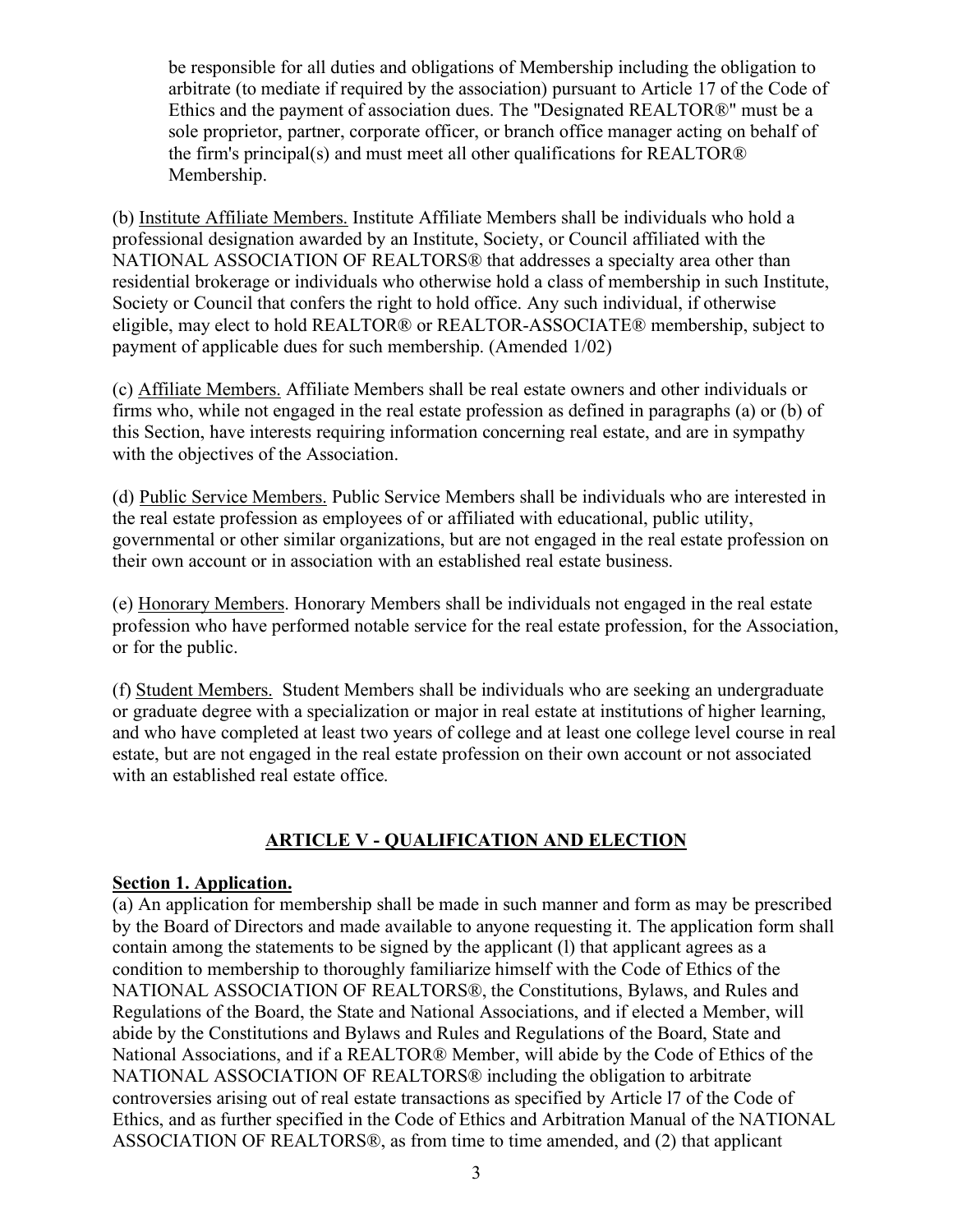consents that the Board, through its Membership Committee or otherwise, may invite and receive information and comment about applicant from any Member or other persons, and that applicant agrees that any information and comment furnished to the Board by any person in response to the invitation shall be conclusively deemed to be privileged and not form the basis of any action for slander, libel, or defamation of character. The applicant shall, with the form of application, have access to a copy of the Bylaws, Constitution, Rules and Regulations, and Code of Ethics referred to above.

#### **Section 2. Qualification.**

(a) An applicant for REALTOR® Membership who is a sole proprietor, partner, corporate officer, or branch office manager of a real estate firm shall supply evidence satisfactory to the Board through its Membership Committee or otherwise that he is actively engaged in the real estate profession, and maintains a current, valid real estate broker's or salesperson's license or is licensed or certified by an appropriate state regulatory agency to engage in the appraisal of real property, has a place of business within the state or a state contiguous thereto (unless a secondary member), has no record of recent or pending bankruptcy\*, has no record of official sanctions involving unprofessional conduct<sup>\*\*</sup>, agrees to complete a course of instruction covering the Bylaws and Rules and Regulations of the Board, the Bylaws of the State Association, and the Constitution and Bylaws and Code of Ethics of the NATIONAL ASSOCIATION OF REALTORS®, and shall pass such reasonable and nondiscriminatory written examination thereon as may be required by the Committee, and shall agree that if elected to membership, he will abide by such Constitution, Bylaws, Rules and Regulations, and Code of Ethics.

*\* No recent or pending bankruptcy is intended to mean that the applicant or any real estate firm in which the applicant is a sole proprietor, general partner, corporate officer, or branch office manager, is not involved in any pending bankruptcy or insolvency proceedings or, has not been adjudged bankrupt in the past three (3) years. If a bankruptcy proceeding as described above exists, membership may not be rejected unless the Board establishes that its interests and those of its members and the public could not be adequately protected by requiring that the bankrupt applicant pay cash in advance for Board and MLS fees for up to one (1) year from the date that membership is approved or from the date that the applicant is discharged from bankruptcy (whichever is later). In the event that an existing member initiates bankruptcy proceedings, the member may be placed on a "cash basis" from the date that bankruptcy is initiated until one (1) year from the date that the member has been discharged from bankruptcy.*

*\*\* No record of official sanctions involving unprofessional conduct is intended to mean that the Board may only consider judgments within the past three (3) years of violations of (1) civil rights laws; (2) real estate license laws; (3) or other laws prohibiting unprofessional conduct against the applicant rendered by the courts or other lawful authorities*

(b) Individuals who are actively engaged in the real estate profession other than as sole proprietors, partners, corporate officers, or branch office managers in order to qualify for REALTOR® Membership, shall at the time of application, be associated either as an employee or as an independent contractor with a Designated REALTOR® Member of the Board or a Designated REALTOR® Member of another Board (if a secondary member) and must maintain a current, valid real estate broker's or salesperson's license or be licensed or certified by an appropriate state regulatory agency to engage in the appraisal of real property, shall complete a course of instruction covering the Bylaws and Rules and Regulations of the Board, the Bylaws of the State Association, and the Constitution and Bylaws and Code of Ethics of the NATIONAL ASSOCIATION OF REALTORS®, and shall pass such reasonable and nondiscriminatory written examinations thereon as may be required by the Membership Committee and shall agree in writing that if elected to membership he will abide by such Constitution, Bylaws, Rules and Regulations, and the Code of Ethics.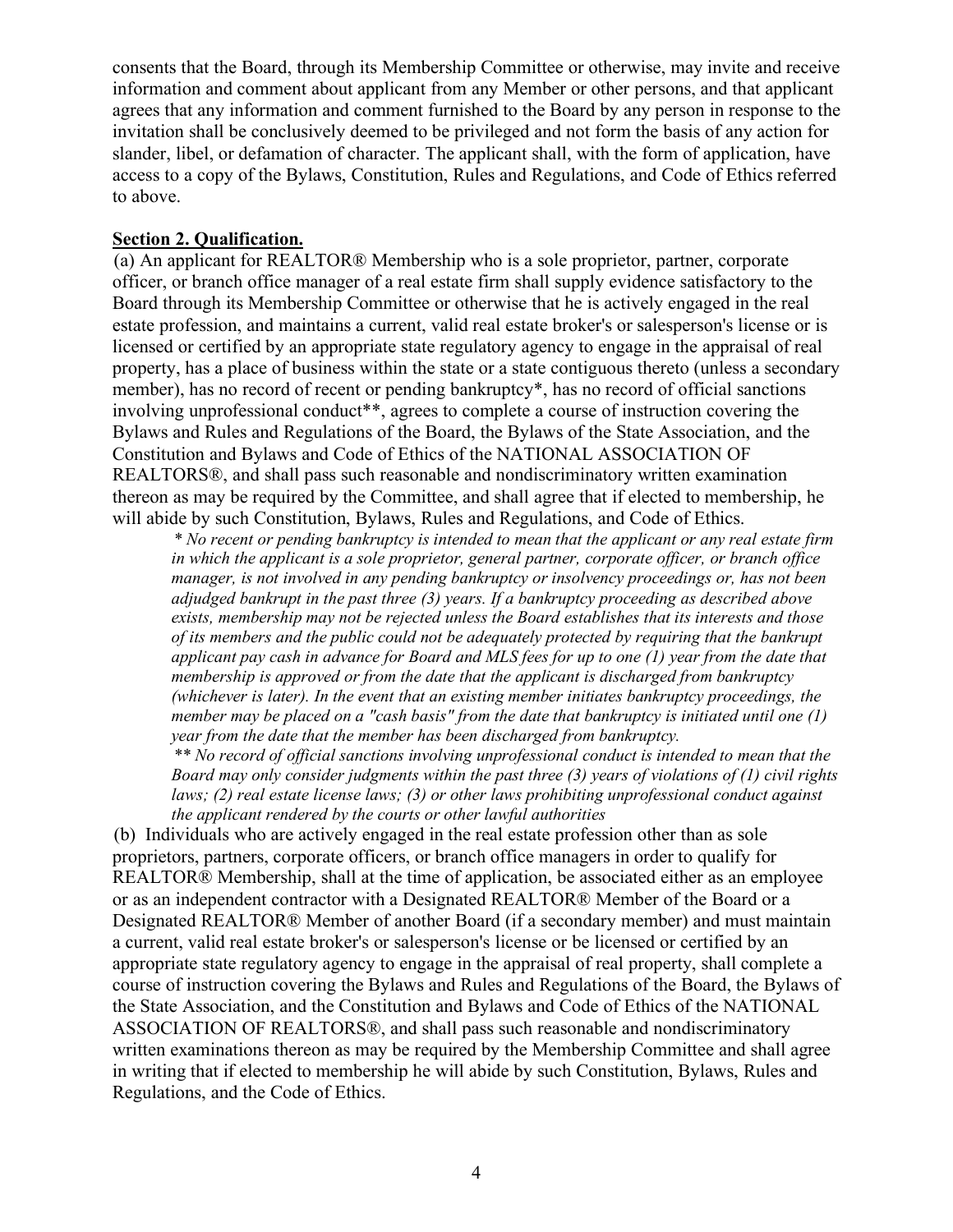(c) The Board/Association will also consider the following in determining an applicant's qualifications for REALTOR membership:

- 1. All final findings of Code of Ethics violations and violations of other membership duties in any other association within the past three (3) years
- 2. Pending ethics complaints (or hearings)
- 3. Unsatisfied discipline pending
- 4. Pending arbitration requests (or hearings)
- 5. Unpaid arbitration awards or unpaid financial obligations to any other association or association MLS
- 6. Any misuse of the term REALTOR® or REALTORS® in the name of the applicant's firm.

"Provisional" membership may be granted in instances where ethics complaints or arbitration requests (or hearings) are pending in other associations or where the applicant for membership has unsatisfied discipline pending in another association (except for violations of the Code of Ethics; See Article V, Section 2(a) NOTE 2) provided all other qualifications for membership have been satisfied. Associations may reconsider the membership status of such individuals when all pending ethics and arbitration matters (and related discipline) have been resolved or if such matters are not resolved within six months from the date that provisional membership is approved. Provisional members shall be considered REALTORS® and shall be subject to all of the same privileges and obligations of REALTOR® membership. If a member resigns from another association with an ethics complaint or arbitration request pending, the association may condition membership on the applicant's certification that he/she will submit to the pending ethics or arbitration proceeding (in accordance with the established procedures of the association to which the applicant has made application) and will abide by the decision of the hearing panel. (Amended 5/06)

(d) A voluntary transfer of a REALTOR® member from one REALTOR® principal member to another shall become effective upon the following: (1) written notice to the office of the association, (2) payment of all association dues accrued to the date of transfer , and (3) payment of a transfer fee to the association in the amount established by the Board of Directors.

#### **Section 3. Election**

The procedure for election to membership shall be as follows.

(a) The chief staff executive (or duly authorized designee) shall determine whether the applicant is applying for the appropriate class of membership. If the association has adopted provisional membership, applicants for REALTOR® membership may be granted provisional membership immediately upon submission of a completed application form and remittance of applicable association dues and any application fee. Provisional members shall be considered REALTORS® and shall be subject to all of the same privileges and obligations of membership. Provisional membership is granted subject to final review of the application by the board of directors.

(b) If the board of directors determines that the individual does not meet all of the qualifications for membership as established in the association's Bylaws, or, if the individual does not satisfy all of the requirements of membership (for example, completion of a mandatory orientation program) within 90 days from the association's receipt of their application, membership may, at the discretion of the board of directors, be terminated. The board of directors shall vote on the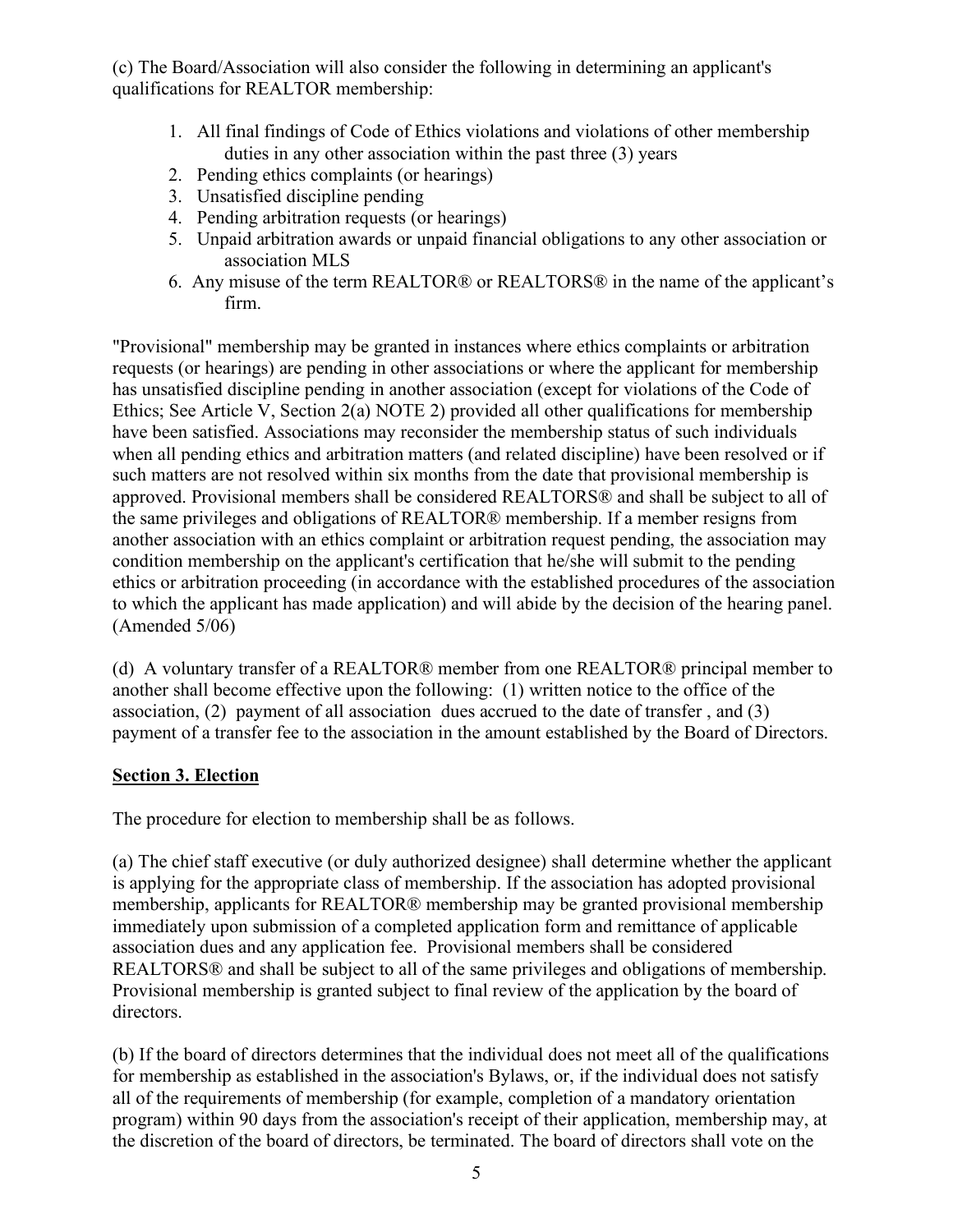applicant's eligibility for membership. If the applicant receives a majority vote of the board of directors, he/she shall be declared elected to membership and shall be advised by written notice.

(c) The board of directors may not reject an application without providing the applicant with advance notice of the findings, an opportunity to appear before the board of directors, to call witnesses on his/her behalf, to be represented by counsel, and to make such statements as he/she deems relevant. The board of directors may also have counsel present. The board of directors shall require that written minutes be made of any hearing before it or may electronically or mechanically record the proceedings.

(d) If the board of directors determines that the application should be rejected, it shall record its reasons with the chief staff executive (or duly authorized designee). If the board of directors believes that denial of membership to the applicant may become the basis of litigation and a claim of damage by the applicant, it may specify that denial shall become effective upon entry in a suit by the association for a declaratory judgment by a court of competent jurisdiction of a final judgment declaring that the rejection violates no rights of the applicant. (Adopted 1/98, Amended 1/05)

#### **Section 4. New Member Code of Ethics Orientation.**

Applicants for REALTOR® membership and provisional REALTOR® members (where applicable) shall complete an orientation program on the Code of Ethics of not less than two hours and thirty minutes of instructional time. This requirement does not apply to applicants for REALTOR® membership or provisional members who have completed comparable orientation in another association, provided that REALTOR® membership has been continuous, or that any break in membership is for one year or less. Failure to satisfy this requirement within 120 days of the date of application (or, alternatively, the date that provisional membership was granted), will result in denial of the membership application or termination of provisional membership.

*Note: Orientation programs must meet the learning objectives and minimum criteria established from time to time by the NATIONAL ASSOCIATION OF REALTORS®. (Adopted 1/01)*

#### **Section 5. REALTOR® Code of Ethics Training.**

Effective January 1, 2019, through December 31, 2020, and for successive two-year periods thereafter, each REALTOR® member of the association (with the exception of REALTOR® members granted REALTOR® Emeritus status by the National Association) shall be required to complete ethics training of not less than two (2) hours and thirty (30) minutes of instructional time. This requirement will be satisfied upon presentation of documentation that the member has completed a course of instruction conducted by this or another association, the Tennessee Association of REALTORS®, the NATIONAL ASSOCIATION OF REALTORS®, or any other recognized educational institution or provider which meets the learning objectives and minimum criteria established by the NATIONAL ASSOCIATION OF REALTORS® from time to time. REALTOR® members who have completed training as a requirement of membership in another association and REALTOR® members who have completed the New Member Code of Ethics Orientation during any two (2) year cycle shall not be required to complete additional ethics training until a new two (2) year cycle commences.

Failure to satisfy the required periodic ethics training shall be considered a violation of a membership duty. Failure to meet the requirement in any two (2) year cycle will result in suspension of membership for the first two months (January and February) of the year following the end of any two (2) cycle or until the requirement is met, whichever occurs sooner. On March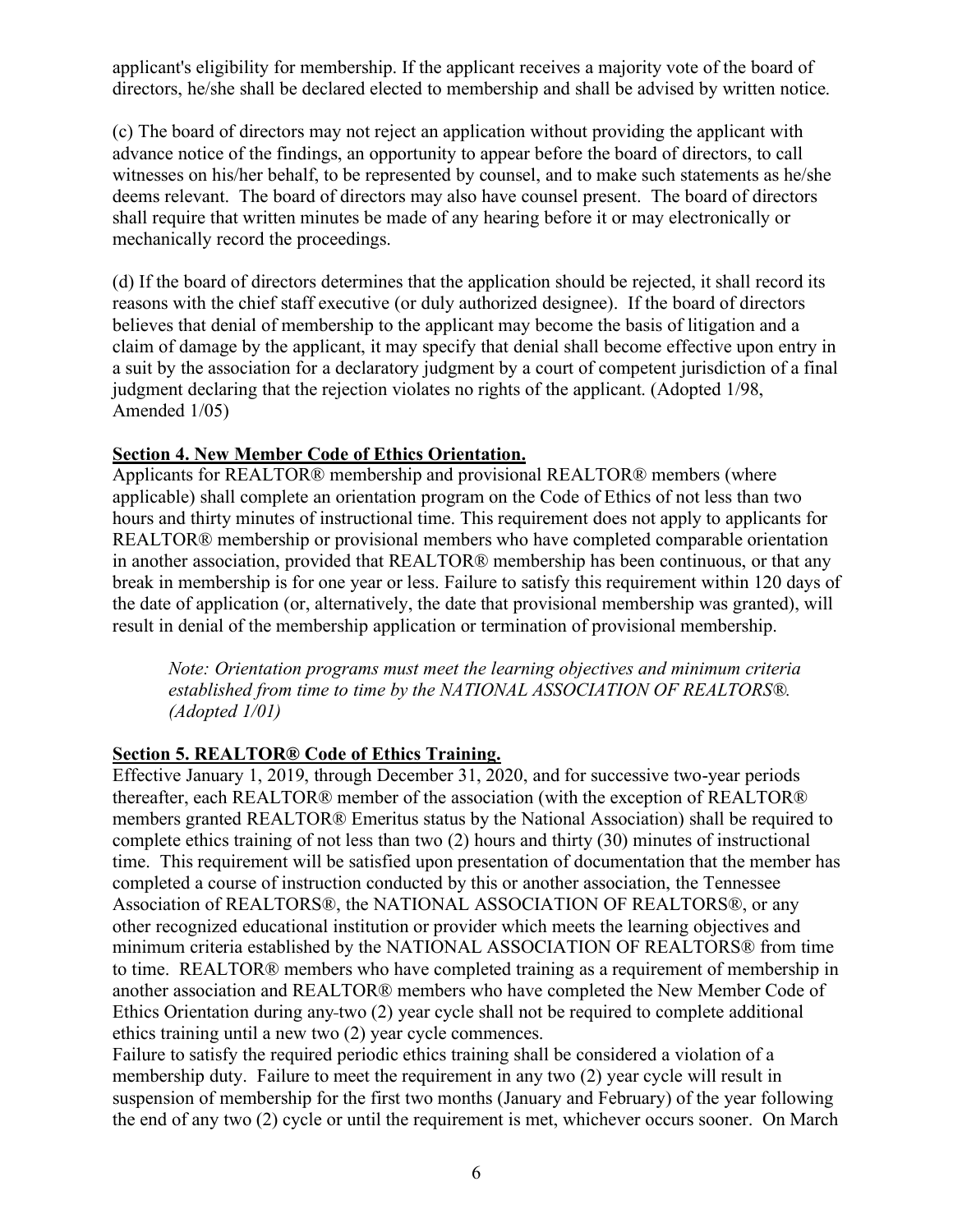1 of that year, the membership of a member who is still suspended as of that date will be automatically terminated.

### **Section 6. Status Changes.**

(a) A REALTOR® who changes the conditions under which he holds membership shall be required to provide written notification to the Board within 30 days. A REALTOR® (nonprincipal) who becomes a principal in the firm with which he has been licensed or, alternatively, becomes a principal in a new firm which will be comprised of REALTOR® principals may be required to satisfy any previously unsatisfied membership requirements applicable to REALTOR® (principal) Members but shall, during the period of transition from one status of membership to another, be subject to all of the privileges and obligations of a REALTOR® (principal). If the REALTOR® (non-principal) does not satisfy the requirements established in these Bylaws for the category of membership to which they have transferred within 30 days of the date they advised the Board of their change in status, their new membership application will terminate automatically unless otherwise so directed by the Board of Directors.

A REALTOR® who is transferring their license from one firm comprised of REALTOR® principals to another firm comprised of REALTOR® principals shall be subject to all of the privileges and obligations of membership during the period of transition. If the transfer is not completed within 30 days of the date the board is advised of the disaffiliation with the current firm, membership will terminate automatically unless otherwise so directed by the Board of Directors.

(The Board of Directors, at its discretion, may waive any qualification which the applicant has already fulfilled in accordance with the Board's Bylaws.)

(b) Any application fee related to a change in membership status shall be reduced by an amount equal to any application fee previously paid by the applicant.

(c) Dues shall be prorated from the first day of the month in which the member is notified of election by the Board of Directors and shall be based on the new membership status for the remainder of the year.

# **ARTICLE Vl - PRIVILEGES AND OBLIGATIONS**

**Section 1.** The privileges and obligations of Members, in addition to those otherwise provided in these Bylaws, shall be specified in this Article.

**Section 2.** Any Member of the Association may be reprimanded, fined, place on probation, suspended, or expelled by the Board of Directors for a violation of these Bylaws and the Association's Rules and Regulations not inconsistent with these Bylaws, after a hearing as provided in the Code of Ethics and Arbitration Manual of the Association. Although Members other than REALTORS® are not subject to the Code of Ethics nor its enforcement by the Association, such Members are encouraged to abide by the principles established in the Code of Ethics of the NATIONAL ASSOCIATION OF REALTORS® and conduct their business and professional practices accordingly. Further, Members other than REALTORS® may, upon recommendation of the Membership Committee, or upon recommendation by a hearing panel of the Professional Standards Committee, be subject to discipline as described above, for any conduct, which in the opinion of the Board of Directors, applied on a nondiscriminatory basis, reflects adversely on the terms REALTOR® or REALTORS®, and the real estate industry, or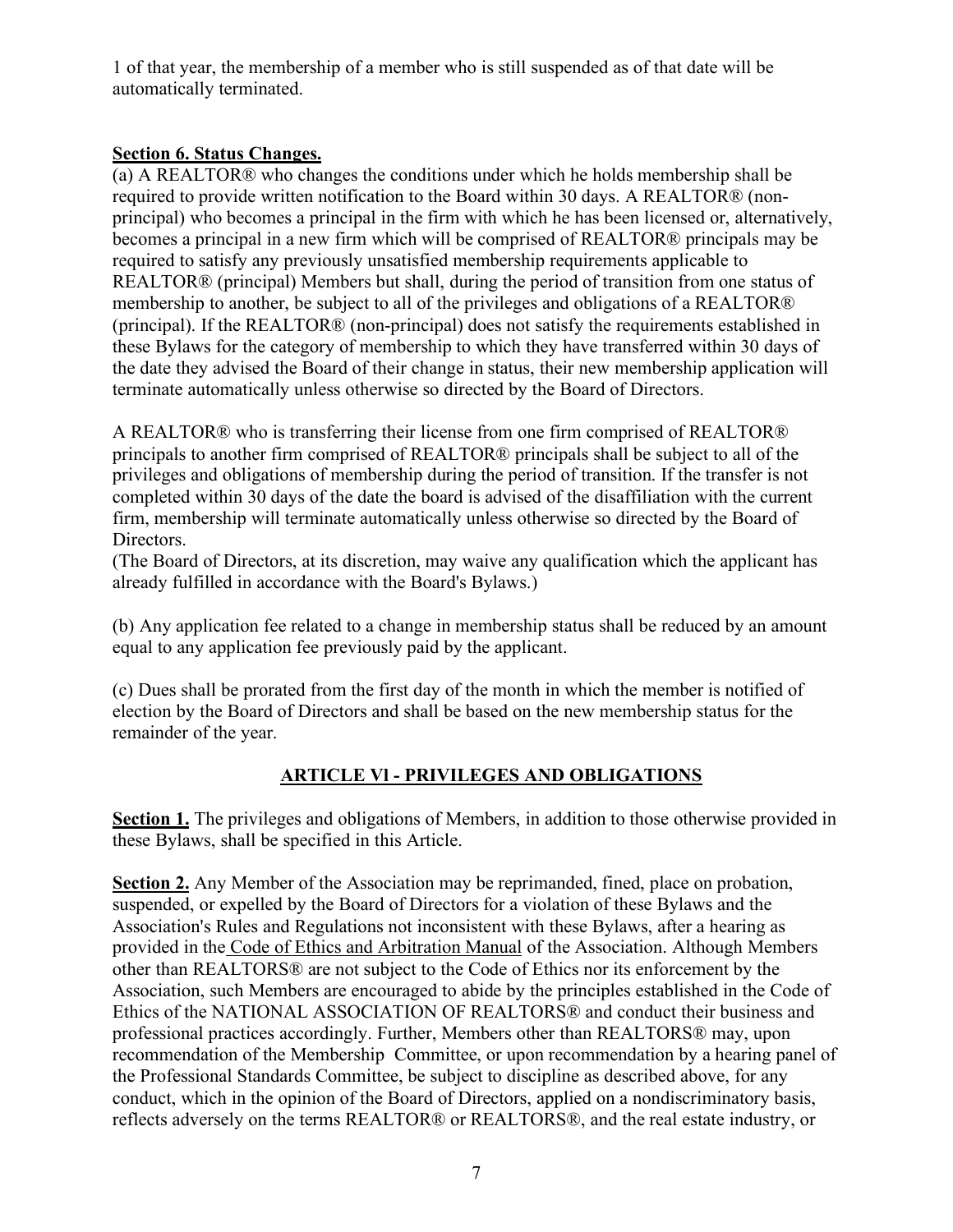for conduct that is inconsistent with or adverse to the objectives and purposes of the local Association, the State Association, and the NATIONAL ASSOCIATION OF REALTORS®.

**Section 3. Discipline of REALTOR Members**. Any REALTOR® Member of the Association may be disciplined by the Board of Directors for violations of the Code of Ethics or other duties of membership, after a hearing as described in the Code of Ethics and Arbitration Manual of the Association, provided that the discipline imposed is consistent with the discipline authorized by the Professional Standards Committee of the NATIONAL ASSOCIATION OF REALTORS® as set forth in the Code of Ethics and Arbitration Manual of the National Association.

**Section 4.** Resignations of Members shall become effective when received in writing by the Board of Directors, provided, however, that if any Member submitting the resignation is indebted to the Association for dues, fees, fines, or other assessments of the Association or any of its services, departments, divisions, or subsidiaries, the Association may condition the right of the resigning Member to reapply for membership upon payment in full of all such monies owed .

**Section 5.**. If a member resigns from the association or otherwise causes membership to terminate with an ethics complaint pending the complaint shall be processed until the decision of the association with respect to disposition of the complaint is final by this association (if respondent does not hold membership in any other association) or by any other association in which the respondent continues to hold membership. If an ethics respondent resigns or otherwise causes membership in all Boards to terminate before an ethics complaint is filed alleging unethical conduct occurred while the respondent was a REALTOR®, the complaint, once filed, shall be processed until the decision of the association with respect to disposition of the complaint is final. In any instance where an ethics hearing is held subsequent to an ethic respondent's resignation or membership termination, any discipline ratified by the Board of Directors shall be held in abeyance until such time as the respondent rejoins an association of REALTORS®.

(a) If a member resigns or otherwise causes membership to terminate, the duty to submit to arbitration (or to mediation if required by the association) continues in effect even after membership lapses or is terminated, provided that the dispute arose while the former member was a REALTOR®. (Amended 1/00 and 11/11)

**Section 6. Privileges of REALTOR® Members.** REALTOR® Members, whether primary or secondary, in good standing whose financial obligations to the Association are paid in full shall be entitled to vote and to hold elective office in the Association; may use the terms REALTOR® and REALTORS; and have primary responsibility to safeguard and promote the standards, interest, and welfare of the Association and the real estate profession.

(a) If a REALTOR® Member is a sole proprietor in a firm, a partner in a partnership or an officer in a corporation, and is suspended or expelled, the firm, partnership or corporation shall not use the terms REALTOR® or REALTORS® in connection with its business during the period of suspension, or until readmission to REALTOR® membership, or unless connection with the firm, partnership or corporation is severed, or management control is relinquished, whichever may apply. The membership of all other principals, partners, or corporate officers shall suspend or terminate during the period of suspension of the disciplined Member, or until readmission of the disciplined Member or unless connection of the disciplined Member with the firm, partnership, or corporation is severed, or unless the REALTOR® who is suspended or expelled removes himself from any form or degree of management control of the firm for the term of the suspension or until readmission to membership, whichever may apply. Removal of an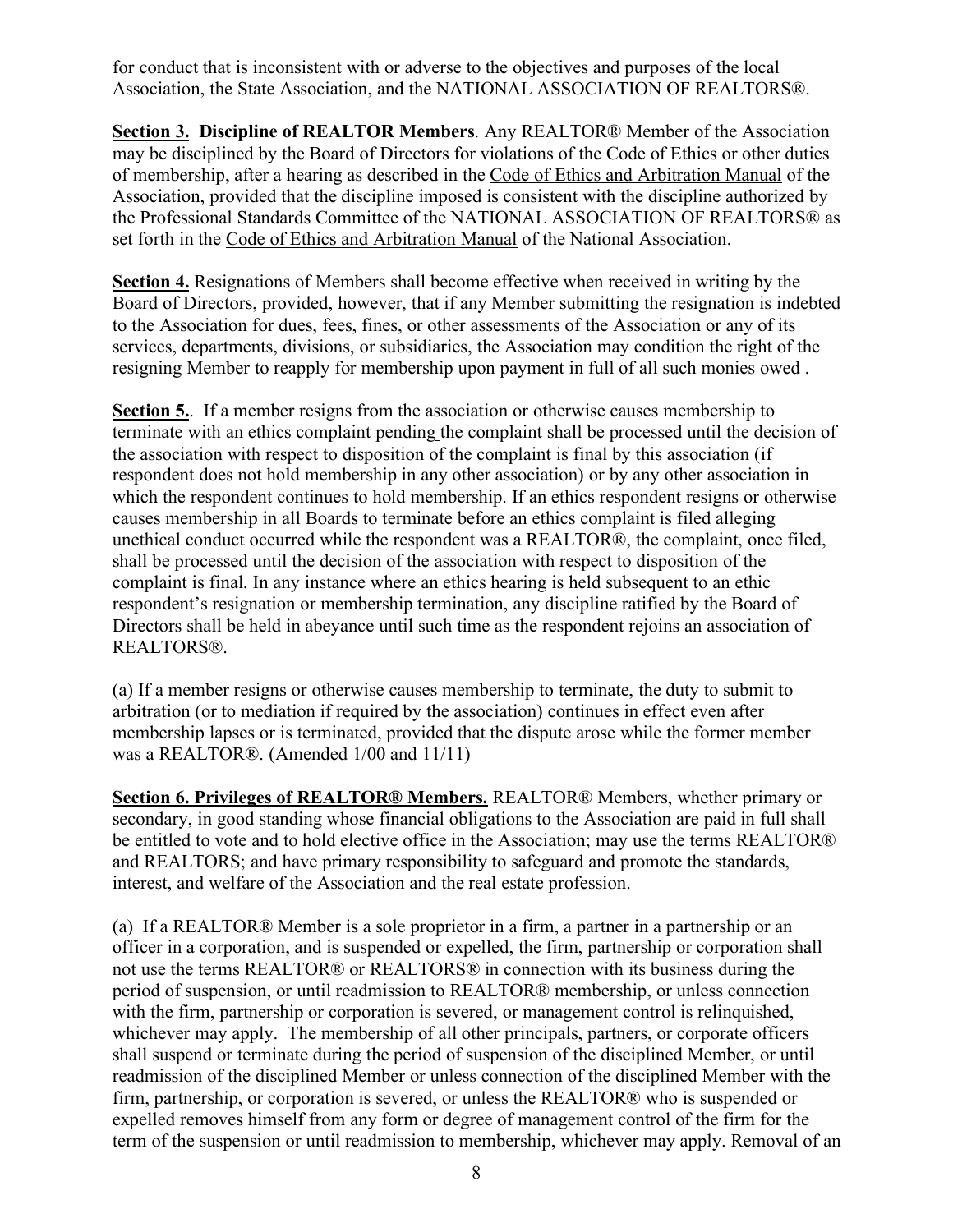individual from any form or degree of management control must be certified to the Association by the Member who is being suspended or expelled and by the individual who is assuming management control, and the signatures of such certification must be notarized. In the event the suspended or expelled Member is so certified to have relinquished all form or degree of management control of the firm, the membership of other partners, corporate officers, or other individuals affiliated with the firm shall not be affected, and the firm, partnership or corporation may continue to use the terms REALTOR® and REALTORS® in connection with its business during the period of suspension or until the former Member is admitted to membership in the Association. The foregoing is not intended to preclude a suspended or expelled Member from functioning as an employee or independent contractor, providing no management control is exercised. Further, the membership of REALTORS® other than principals who are employed or affiliated as independent contractors with the disciplined Member shall suspend or terminate during the period of suspension of the disciplined Member or until readmission of the disciplined Member, or unless connection of the disciplined Member with the firm, partnership, or corporation is severed, or management control is relinquished, or unless the REALTOR® Member (non-principal) elects to sever his connection with the REALTOR® and affiliate with another REALTOR® Member in good standing in the Association, whichever may apply. If a REALTOR® Member other than a sole proprietor in a firm, partner in a partnership, or an officer of a corporation is suspended or expelled, the use of the terms REALTOR® or REALTORS® by the firm, partnership or corporation shall not be affected. (b) In any action taken against a REALTOR® Member for suspension or expulsion under Section 6(a) hereof, notice of such action shall be given to All REALTORS® employed by or affiliated as independent contractors with such REALTOR® Member and they shall be advised that the provisions in Article VI, Section 6(a) shall apply.

**Section 7. Institute Affiliate Members***.* Institute Affiliate Members shall have rights and privileges and be subject to obligations prescribed by the Board of Directors consistent with the Constitution and Bylaws of the NATIONAL ASSOCIATION OF REALTORS®. **NOTE**: Local associations establish the rights and privileges to be conferred on Institute Affiliate Members except that no Institute Affiliate Member may be granted the right to use the term REALTOR®, REALTOR-ASSOCIATE®, or the REALTOR® logo; to serve as President of the local association; or to be a Participant in the local association's Multiple Listing Service. (Amended 1/02)

**Section 8. Affiliate Members.** Affiliate Members shall have rights and privileges and be subject to obligations prescribed by the Board of Directors.

**Section 9. Public Service Members.** Public Service Members shall have rights and privileges and be subject to obligations prescribed by the Board of Directors.

**Section 10. Honorary Members.** Honorary Membership shall confer only the right to attend meetings and participate in discussions.

**Section 11. Student Members.** Student Members shall have rights and privileges and be subject to obligations prescribed by the Board of Directors.

#### **Section 12. Certification by REALTOR®.** "Designated" REALTOR®

Members of the Association shall certify to the Association during the month of January on a form provided by the Association, a complete listing of all individuals licensed or certified in the REALTOR®'s office(s) and shall designate a primary Board for each individual who holds membership. Designated REALTORS® shall also identify any non-member licensees in the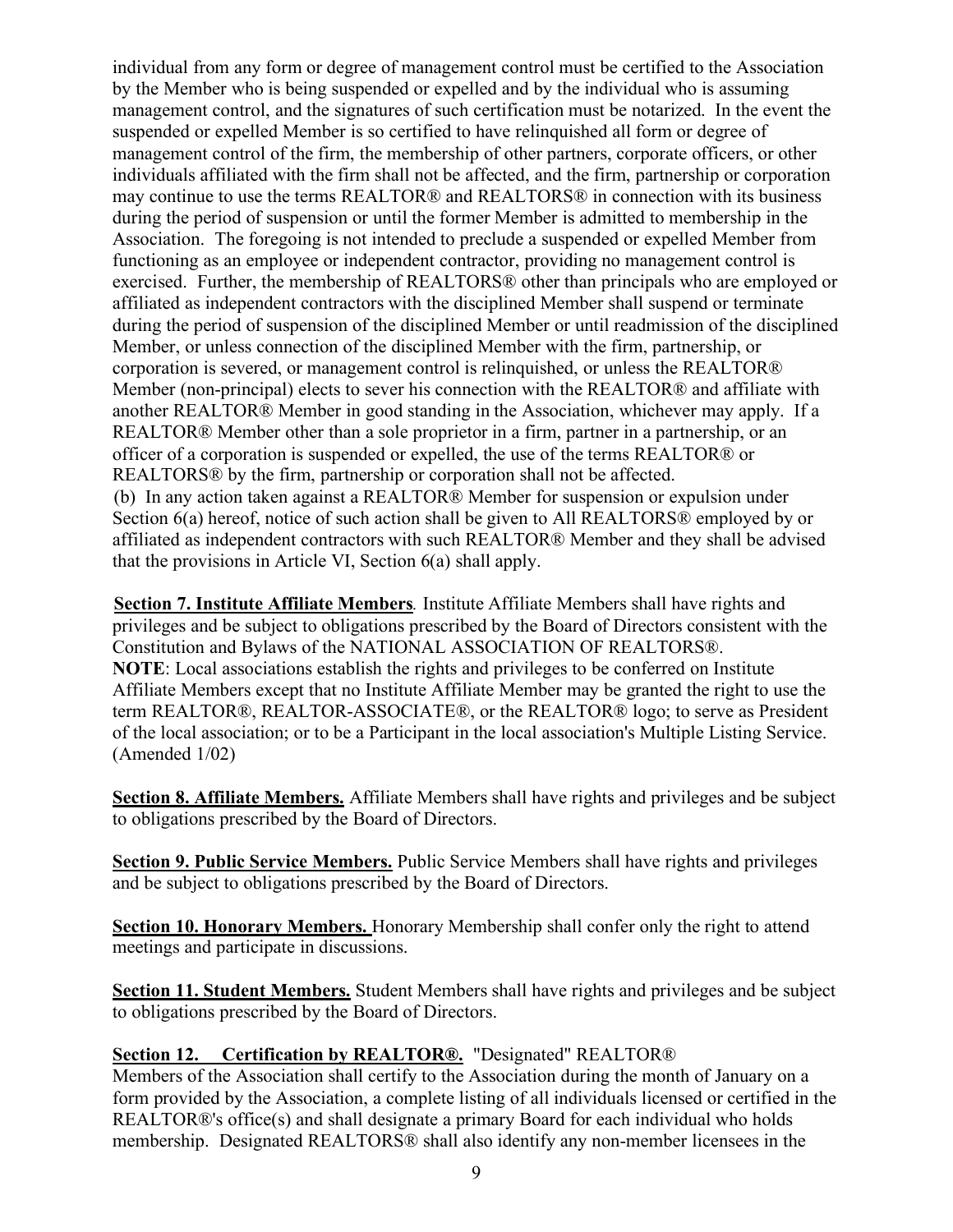REALTOR®'s office(s) and if Designated REALTORS® Dues have been paid to another Board based on said non-member licensees, the Designated REALTOR® shall identify the Board to which dues have been remitted. These declarations shall be used for purposes of calculating dues under Article X, Section 2(a) of the Bylaws. "Designated" REALTOR® Members shall also notify the Association of any additional individual(s) licensed or certified with the firm(s) within thirty (30) days of the date of affiliation or severance of the individual.

### **Section 13. Harassment**

Any member of the association may be reprimanded, placed on probation, suspended or expelled for harassment of an association or MLS employee or association officer or director after an investigation in accordance with the procedures of the association. As used in this section, harassment means any verbal or physical conduct including threatening or obscene language, unwelcome sexual advances, stalking, actions including strikes, shoves, kicks, or other similar physical contact, or threats to do the same, or any other conduct with the purpose or effect of unreasonably interfering with an individual's work performance by creating a hostile, intimidating or offensive work environment. The decision of the appropriate disciplinary action to be taken shall be made by the investigatory team comprised of the president, and presidentelect and/or vice president and one member of the board of directors selected by the highest ranking officer not named in the complaint, upon consultation with legal counsel for the association. Disciplinary action may include any sanction authorized in the association's Code of Ethics and Arbitration Manual. If the complaint names the president, president-elect or vice president, they may not participate in the proceedings and shall be replaced by the immediate past president or, alternatively, by another member of the board of directors selected by the highest ranking officer not named in the complaint.

## **ARTICLE VII - PROFESSIONAL STANDARDS AND ARBITRATION\***

**Section 1. Enforcement of the Code** The responsibility of the association and of the association members relating to the enforcement of the Code of Ethics, the disciplining of Members, and the arbitration of disputes, and the organization and procedures incident thereto, shall be governed by the Code of Ethics and Arbitration Manual of the NATIONAL ASSOCIATION OF REALTORS®, as amended from time to time, which is by this reference incorporated into these Bylaws, provided, however, that any provision deemed inconsistent with state law shall be deleted or amended to comply with state law.

**Section 2**. It shall be the duty and responsibility of every REALTOR member of this association to abide by the Constitution and Bylaws of the state association, the Constitution and Bylaws of the NATIONAL ASSOCIATION OF REALTORS including the duty to arbitrate new controversies rising out of real estate transaction as specified by Article 17 f the Code of Ethics, and as further defined and in accordance with the procedures set forth in the Code of Ethics and Arbitration Manual of this association, as from time to time amended.

**Section 3.** The responsibility of the Board and Board members relating to the enforcement of the Code of Ethics, the disciplining of members, the arbitration of disputes, and the organization and procedures incident thereto, shall be consistent with the cooperative professional standards enforcement agreement entered into by the Board, which by this reference is made a part of these Bylaws.

## **Article XIII - REALTORS Trademark**

**Section 1.** Inclusion and retention of the Registered Collective Membership Mark REALTOR® in the name of the association shall be governed by the Constitution and the Bylaws of the National Association of Realtors as from time to time amended. Use of the terms Realtor and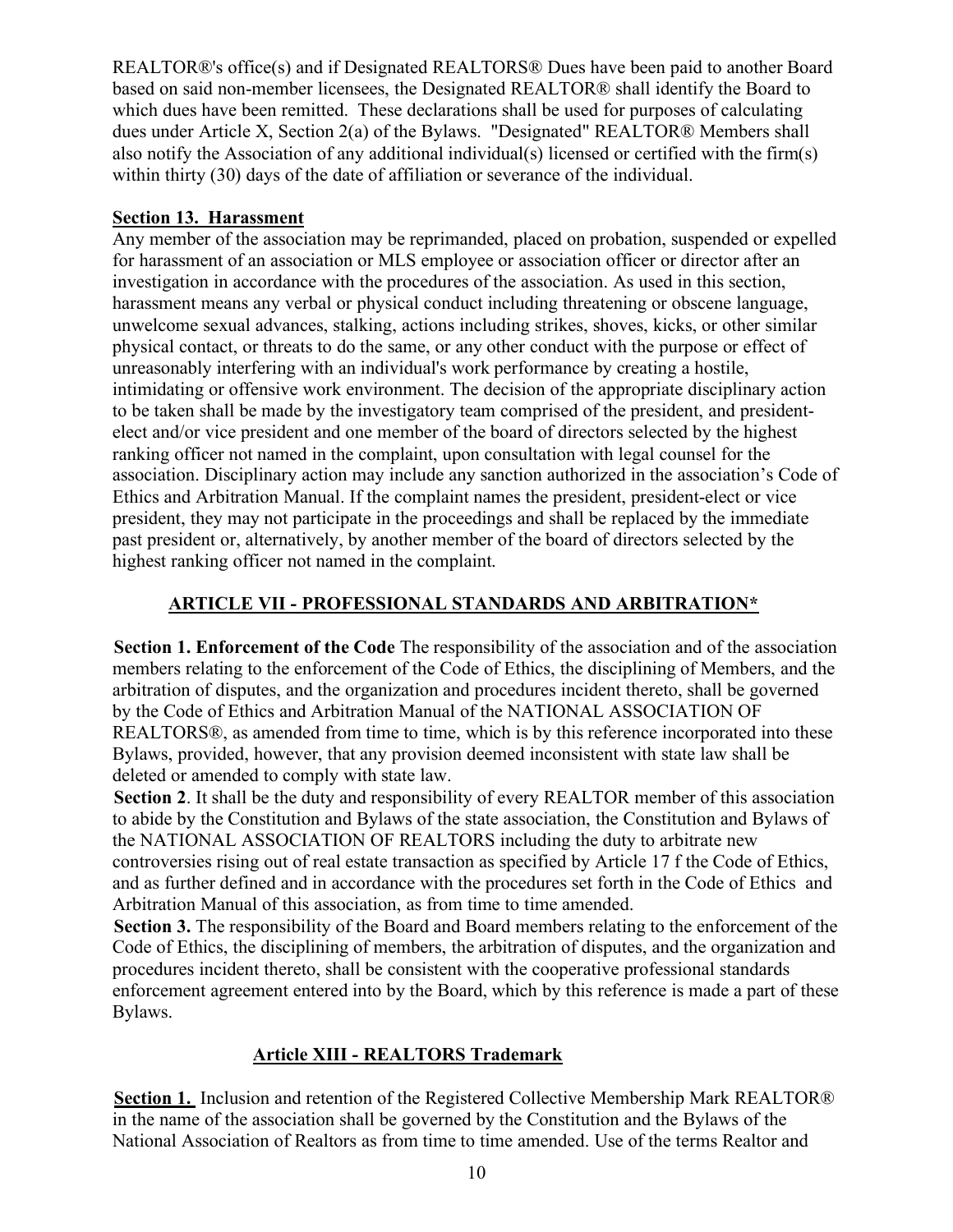Realtors by members shall, at all times, be subject to the provisions of the Constitution and Bylaws of the National Association of Realtors, and to the rules and regulations prescribed by the Board of Directors. The Association shall have the control, joint and full cooperation of the NATIONAL ASSOCIATION OF REALTORS use of the terms within its jurisdiction. Any misuse of the terms by members is a violation of a membership duty and may subject members to disciplinary action by the board of directors after a hearing as provided for in the association's Code of Ethics and Arbitration Manual.

Section 2. Realtor® members of the association shall have the privilege of using the terms Realtor® and Realtors® in connection with their places of business within the state or state of contiguous thereto so long as they remain Realtor® members in good standing. No other class of members shall have this privilege.

Section 3. A Realtor® principal member whose business activity is substantially all commercial, the right to use the term Realtor® or Realtors®, only if all the principals of such firm, partnership, or corporation who are actively engaged in the real estate profession within the state or a state contiguous thereto are REALTOR® members or Institute Affiliate members.

Section 3(a) In the case of Realtor® principal member whose business activity is substantially all commercial, the right to use the term Realtor® or Realtors® shall be limited to office locations in which a principal holds REALTOR® membership. If a firm, partnership, or corporation operates additional places of business in which no principal holds REALTOR® membership, the term REALTOR® or REALTORS® may not be used in any reference to those additional places of business

Section 4. Institute Affiliate members shall not use the terms REALTOR® or REALTORS®, nor the imprint of the emblem seal of the NATIONAL ASSOCIATION OF REALTORS®.

# **ARTICLE IX - STATE AND NATIONAL MEMBERSHIPS\***

**Section 1.** The Association shall be a Member of the NATIONAL ASSOCIATION OF REALTORS® and the TENNESSEE ASSOCIATION OF REALTORS®. By reason of the Association's Membership, each REALTOR® Member of the Member Association shall be entitled to membership in the NATIONAL ASSOCIATION OF REALTORS® and the TENNESSEE ASSOCIATION OF REALTORS® without further payment of dues. The Association shall continue as a Member of the State and National Associations, unless by a majority vote of all of its REALTOR® Members, decision is made to withdraw, in which case the State and National Associations shall be notified at least one month in advance of the date designated for the termination of such membership.

**Section 2.** The Association recognizes the exclusive property rights of the NATIONAL ASSOCIATION OF REALTORS® in the terms REALTOR® and REALTORS®. The Association shall discontinue use of the terms in any form in its name, upon ceasing to be a Member of the National Association, or upon a determination by the Board of Directors of the National Association that it has violated the conditions imposed upon the terms.

**Section 3.** The Association adopts the Code of Ethics of the NATIONAL ASSOCIATION OF REALTORS® and agrees to enforce the Code among its REALTOR® Members. The Association and all of its Members agree to abide by the Constitution, Bylaws, Rules and Regulations, and policies of the National Association and the TENNESSEE ASSOCIATION OF REALTORS®.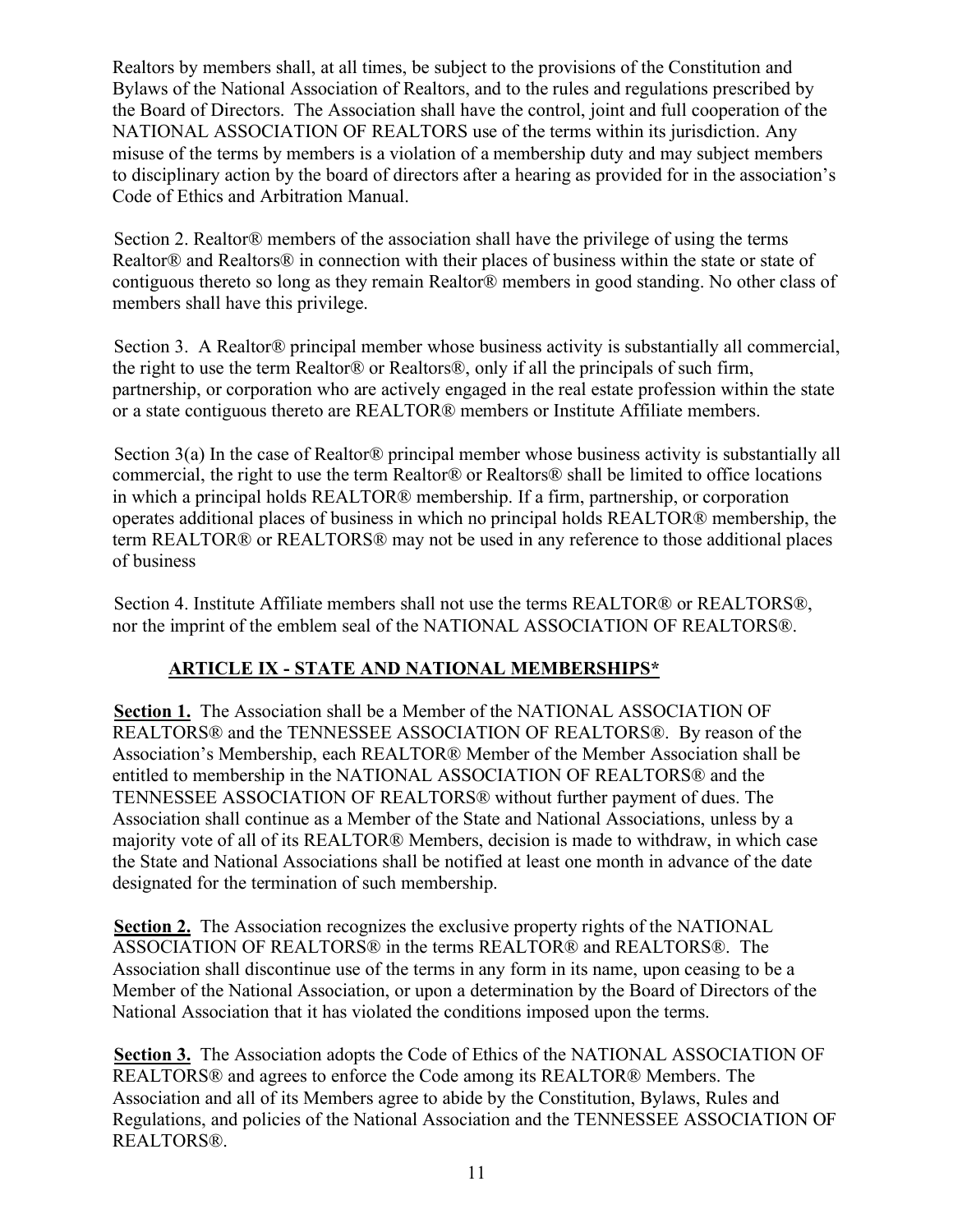# **ARTICLE X DUES AND ASSESSMENTS**

**Section l. Application Fee.** The Board of Directors may adopt an application fee for REALTOR® Membership in reasonable amount, not exceeding three times the amount of the annual dues for REALTOR® Membership, which shall be required to accompany each application for REALTOR® Membership and which shall become the property of the Association upon final approval of the application.

### **Section 2. Designated REALTOR® Members Dues.**

(a) REALTOR® Members. The annual dues of each Designated REALTOR Member shall be in such amount as established annually by the Board of Directors, plus an additional amount to be established annually by the Board of Directors times the number of real estate salespersons and licensed or certified appraisers who (1) are employed by or affiliated as independent contractors, or who are otherwise directly or indirectly licensed with such REALTOR® Members, and (2) are not REALTOR® Members of any association in the state or a state contiguous thereto or Institute Affiliate Members of the Association. In calculating the dues payable to the Association by a Designated REALTOR® Member, non-member licensees as defined in (1) and (2) of this paragraph shall not be included in the computation of dues if the Designated REALTOR® has paid dues based on said non-member licensees in another Association in the state or a state contiguous thereto, provided the Designated REALTOR® notifies the Association in writing of the identity of the Association to which dues have been remitted. In the case of a Designated REALTOR® Member in a firm, partnership, or corporation whose business activity is substantially all commercial, any assessments for non-member licensees shall be limited to licensees affiliated with the Designated REALTOR® (as defined in (1) and (2) of this paragraph) in the office where the Designated REALTOR® holds membership, and any other offices of the firm located within the jurisdiction of this association.

(a)(1) A REALTOR® Member of a Member Association shall be held to be any Member who has a place or places of business within the state or a state contiguous thereto and who, as a principal is actively engaged in the real estate profession as defined in Article III, Section l, of the Constitution of the NATIONAL ASSOCIATION OF REALTORS®. An individual shall be deemed to be licensed with a REALTOR® if the license of the individual is held by the REALTOR®, or by any broker who is licensed with the REALTOR®, or by any entity in which the REALTOR® has a direct or indirect ownership interest and which is engaged in other aspects of the real estate business provided that such licensee is not otherwise included in the computation of dues payable by the principal of the entity.

A REALTOR with a direct or indirect ownership interest in an entity engaged exclusively in soliciting and/or referring clients and customers to the REALTOR for consideration on a substantially exclusive basis shall annually file with the association on a form approved by the association a list of the licensees affiliated with that entity and shall certify that all of the licensees affiliated with the entity are solely engaged in referring clients and customers and are not engaged in listing, selling, leasing, renting, managing, counseling or appraising real property. The individuals disclosed on such form shall not be deemed to be licensed with the REALTOR filing the form for purposes of this Section and shall not be included in calculating the annual dues of the Designated REALTOR. Designated REALTORS shall notify the Association within (3) days of any change in status of licensees in a referral firm.

The exemption for any licensee included on the certification form shall automatically be revoked upon the individual being engaged in real estate licensed activities listing, selling, leasing,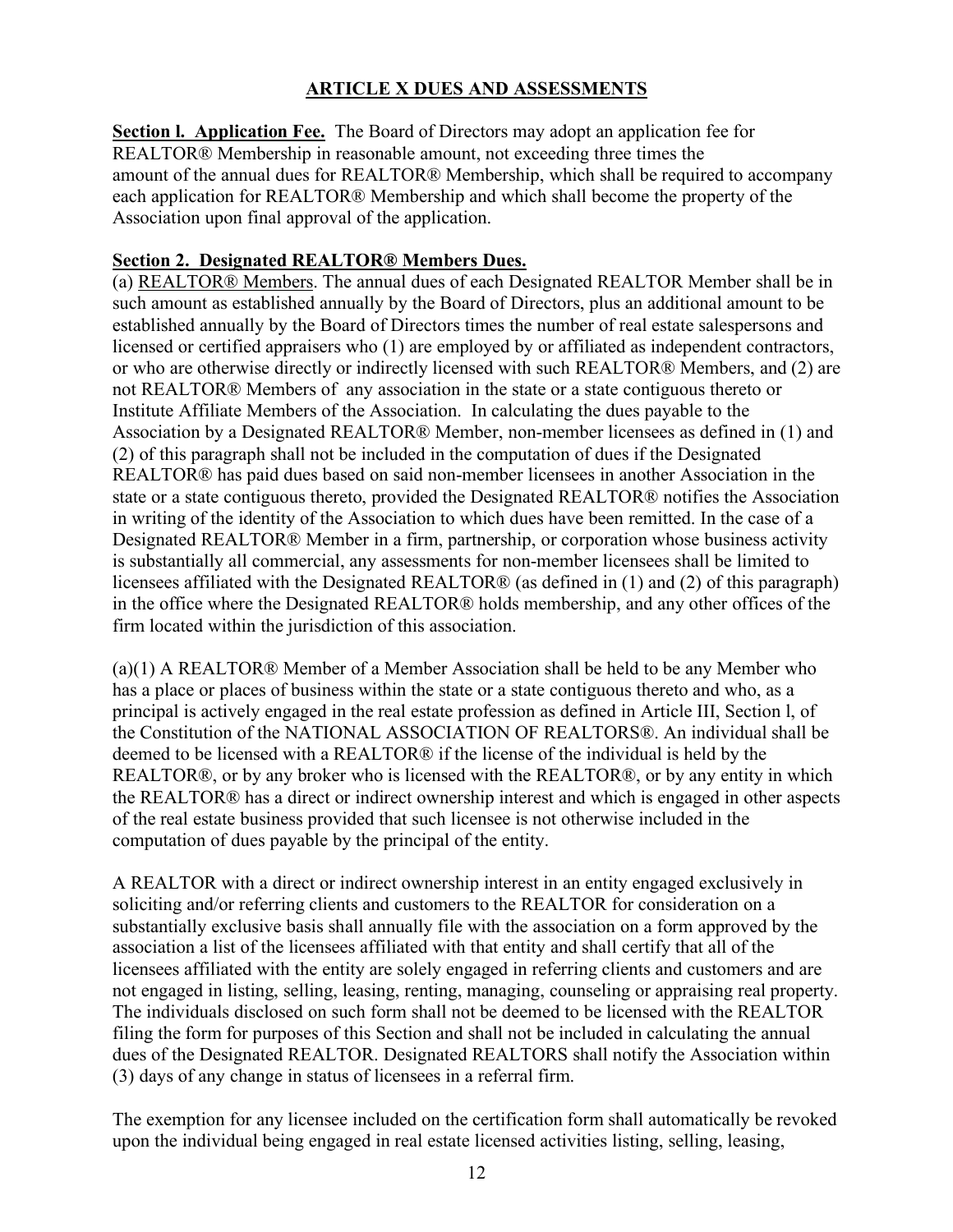renting, managing, counseling, or appraising real property other than referrals, and dues for the current fiscal year shall be payable.

Membership dues shall be prorated for any licensee included on a certification form submitted to the association who during the same calendar year applies for REALTOR or REALTOR-ASSOCIATE membership in the association. However, membership dues shall not be prorated if the licensee held REALTOR or REALTOR-ASSOCIATE membership during the preceding calendar year.

(b) REALTOR® Member Dues. The annual dues of each REALTOR® Member other than the Designated REALTOR® shall be established annually by the Board of Directors.

(c) Institute Affiliate Members. The annual dues of each Institute Affiliate Member shall be established in Article II of the Bylaws of the NATIONAL ASSOCIATION OF REALTORS®.

NOTE: The Institutes, Societies and Councils of the National Association shall be responsible for collecting and remitting dues to the National Association for Institute Affiliate Members (\$75.00). The National Association shall credit \$25.00 to the account of a local association for each Institute Affiliate Member whose office address is within the assigned territorial jurisdiction of that association, provided, however, if the office location is also within the territorial jurisdiction of a Commercial Overlay Board (COB), the \$25.00 amount will be credited to the COB, unless the Institute Affiliate Member directs that the dues be distributed to the other board. The National Association shall also credit \$25.00 to the account of state associations for each Institute Affiliate Member whose office address is located within the territorial jurisdiction of the state association. Local and state associations may not establish any additional entrance, initiation fees or dues for Institute Affiliate Members, but may provide service packages to which Institute Affiliate Members may voluntarily subscribe.

(d) Affiliate Members. The annual dues of each Affiliate Member shall be established annually by the Board of Directors.

(e) Public Service Members. The annual dues of each Public Service Member shall be established annually by the Board of Directors.

(f) Secondary Members. The annual dues of each Secondary Member shall be established annually by the Board of Directors. CAVEAT: Dues for Secondary Members may be the same as or less than the dues for REALTOR® Members but shall not include any allocated portions for the State or National Association.

(g) Honorary Members. Dues payable, if any, shall be at the discretion of the Board of Directors.

(h) Student Members. Dues payable, if any, shall be at the discretion of the Board of Directors.

**Section 3. Dues Payable**. Dues for all Members shall be payable annually in advance on the fifteenth day of August. Dues for new members shall be computed from the date of application and granting of provisional membership.

(a) In the event a sales licensee or licensed or certified appraiser who holds REALTOR® Membership is dropped for nonpayment of Board dues, and the licensee remains with the designated REALTORS®'s firm, the dues obligation of the "designated" REALTOR® ( as set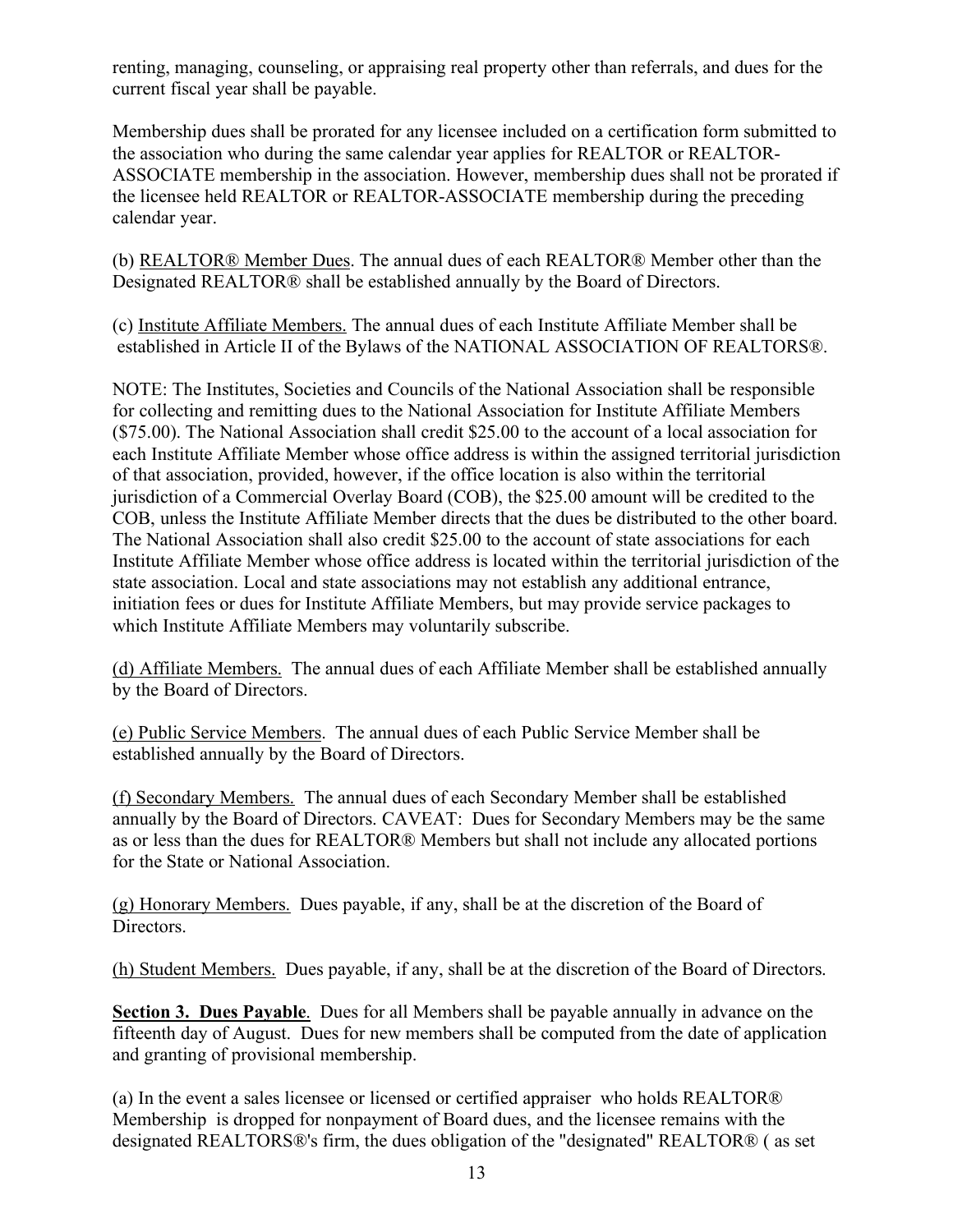forth in Article X, Section 2, a) will be increased to reflect the addition of a non-member licensee. Dues shall be calculated from the first day of the current fiscal year and are payable within 30 days of the notice of termination.

**Section 4. Nonpayment of Financial Obligations.** If dues, fees, fines, or other assessments including amounts owed to the Association are not paid within one (1) month after the due date, the nonpaying Member is subject to suspension at the discretion of the Board of Directors. Two (2) months after the due date, membership of the nonpaying Member may be terminated at the discretion of the Board of Directors. Three (3) months after the due date, membership of the nonpaying Member shall automatically terminate unless within that time the amount due is paid. However, no action shall be taken to suspend or expel a Member for nonpayment of disputed amounts until the accuracy of the amount owed has been confirmed by the Board of Directors. A former Member who has had his membership terminated for nonpayment of due, fines, fees, or other assessments duly levied in accordance with the provisions of these Bylaws or the provisions of other Rules and Regulations of the Board or any of its services, departments, divisions or subsidiaries may apply for reinstatement in a manner prescribed for new applicants for membership, after making payment in full of all accounts due as of the date of termination.

**Section 5. Deposit.** All monies received by the Association for any purpose shall be deposited to the credit of the Association in a financial institution or institutions selected by resolutions of the Board of Directors.

**Section 6. Expenditures.** The Board of Directors shall administer the day to day finances of the Association. Capital expenditures in excess of \$50,000.00 may not be made unless authorized by 51% of the Association Members who are present and are eligible to vote.

**Section 7. Notice of Dues, Fees, Fines, Assessments, and Other Financial Obligations of Members.** All dues, fees, fines, assessments, or other financial obligations to the Association shall be noticed to the delinquent Association Member in writing setting forth the amount owed and due date.

**Section 8.** The dues of REALTOR® Members who are REALTOR® Emeriti (as recognized by the National Association), Past Presidents of the National Association or recipients of the Distinguished Service Award shall be as determined by the Board of Directors.

**NOTE**: A Member Board's dues obligation to the National Association is reduced by an amount equal to the amount which the Board is assessed for a REALTOR® Member, times the number of REALTOR® Emeriti (as recognized by the National Association), Past Presidents of the National Association, and recipients of the Distinguished Service Award of the National Association who are REALTOR® Members of the Board. The dues obligation of such individuals to the local Board should be reduced to reflect the reduction in the Board's dues obligation to the National Association. The Board may, at its option, choose to have no dues requirement for such individuals except as may be required to meet the Board's obligation to the State Association with respect to such individuals. Member Boards should determine whether the dues payable by the Board to the State Association are reduced with respect to such individuals. It should be noted that this does not affect a "designated" REALTOR®'s dues obligation to the Board with respect to those licensees employed by or affiliated with the "designated" REALTOR® who are not Members of the local Board.

#### **ARTICLE XI OFFICERS AND DIRECTORS**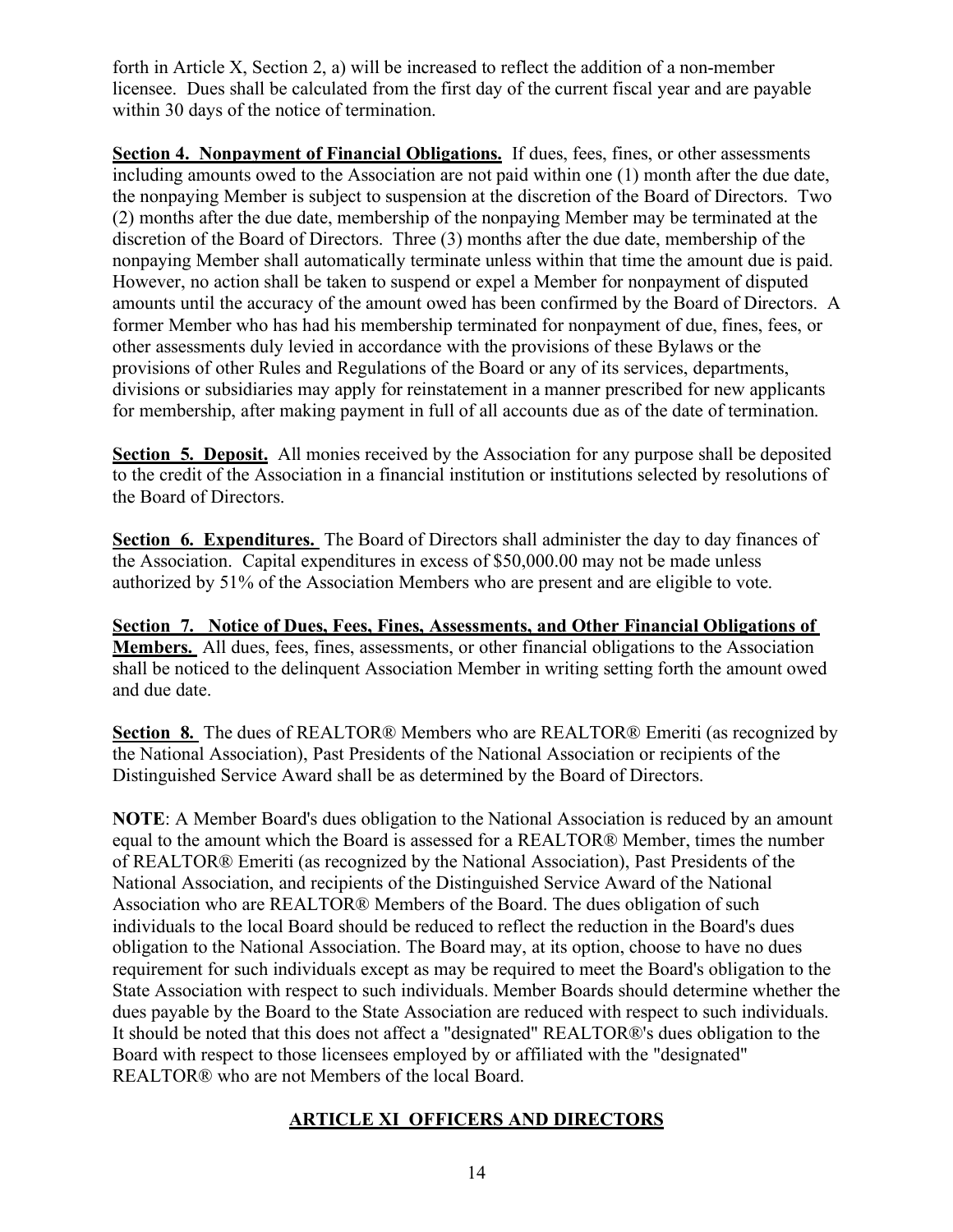**Section l. Officers**. The elected officers of the Association shall be a President, President-Elect, First Vice President, and a Secretary Treasurer. They shall be elected for terms of one year.

**Section 2. Duties of Officers.** The duties of the officers shall be such as their titles, by general usage, would indicate and such as may be assigned to them by the Board of Directors. It shall be the particular duty of the Chief Staff Executive to keep the records of the Board and to carry on all necessary correspondence with the NATIONAL ASSOCIATION OF REALTORS® and the Tennessee Association of REALTORS®.

**Section 3. Board of Directors.** The governing body of the Association shall be a Board of Directors consisting of the elected officers, the immediate past President of the Association and eight (8) elected REALTOR® Members of the Association. Directors shall be elected to serve for terms of three (3) years. Three (3) directors will be elected every year to serve three (3) year terms to replace the three directors whose terms are expiring. Any ballot which contains votes for more than three Directors shall be void, and in like manner the three persons receiving the most votes shall be elected**.** No more than 3 officers or directors shall be affiliated with any one real estate firm or its affiliates or subsidiaries.

In order to maintain a balance of representation a minimum of one (1) additional Director will be added to the Board of Directors to represent REALTOR® members from outlying counties with licenses to be served. The counties to be represented must have a minimum of two (2) REALTOR® firms and a minimum total of twenty (20) REALTOR® members to be served.

#### **Section 4. Election of Officers and Directors**

(a) at least two months before the annual election, a Nominating Committee consisting of the current president who will serve as chairman, the President elect, four active past presidents and 3 members at large. The members at large will be selected by the current President with the approval of the Board of Directors. The Nominating Committee shall select double the number of Director Candidates to fill the positions open for the coming three-year terms. Spaces for write-in votes will be provided.

(b) The election of the Directors shall take place by email. The vote/polling will remain on the SAR website annually during the month of September.(c) The Nominating Committee shall not recommend any candidate as Director where it would allow more than three(3) representatives from the same company to be serving at the same time.(d) The President with the approval of the Board of Directors shall appoint an election Commission of three REALTOR members to observe the printing of the Election results in case of a tie vote, the issue shall be determined by lot.

**Section 5. Vacancies.** Vacancies among the Officers and the Board of Directors shall be filled by the next highest vote on last ballot or a simple majority vote of the Board of Directors until the next annual election. This shall be deemed an appointment and not an election.

**Section 6. Removal of Officers and Directors.** In the event that an Officer or Director is deemed to be incapable of fulfilling the duties for which elected, but will not resign from office voluntarily, the Officer or Director may be removed from office under the following procedure: (a) A petition requiring the removal of an Officer or Director and signed by not less than onethird of the voting membership, or a majority of all Directors, shall be filed with the President, or if the President is the subject of the petition, with the next-ranking officer, and shall specifically set forth the reasons the individual is deemed to be disqualified from further service.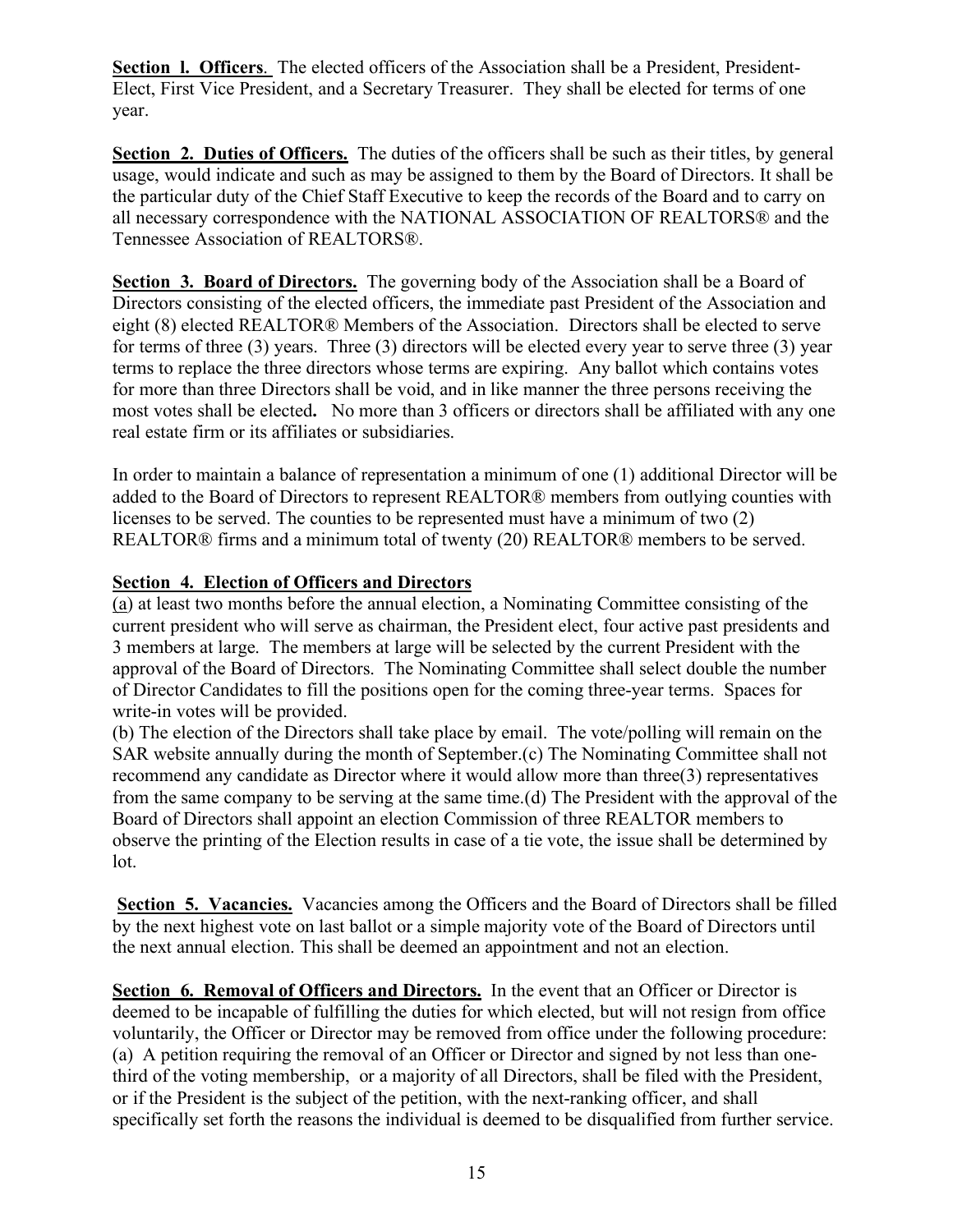(b) Upon receipt of the petition, and not less than twenty (20) days or more than forty-five (45) days thereafter, a special meeting of the voting membership of the Association shall be held, and the sole business of the meeting shall be to consider the charge against the Officer or Director, and to render a decision on such petition.

(g) The special meeting shall be noticed to all voting members at least ten (10) days prior to the meeting and shall be conducted by the President of the Association unless the President's continued service in office is being considered at the meeting. In such case, the next-ranking officer will conduct the meeting of the hearing by the Members. Provided a quorum is present, a three-fourths vote of Members present and voting shall be required for removal from office.

### **ARTICLE XII - MEETINGS**

**Section l. Annual Meeting.** The annual meeting of the Association shall be held during May of each year, the date, place and hour to be designated by the Board of Directors.

**Section 2. Meetings of Directors.** The Board of Directors shall designate a regular time and place of meetings. 50% is quorum for BOD meeting. Absence from three regular meetings without an excuse deemed valid by the Board of Directors shall be construed as resignation.

**Section 3. Other Meetings.** Meetings of the Members may be held at other times as the President or Board of Directors may determine, or upon the written request of at least 10% of the Members eligible to vote.

**Section 4. Notice of Meetings.** Written notice shall be given to every Member entitled to participate in the meeting at least one (l) week preceding all meetings. If a special meeting is called, it shall be accompanied by a statement of the purpose of the meeting.

**Section 5. Quorum.** A quorum for the transaction of business shall consist of 10% of the Members eligible to vote.

**Section 6. Electronic Transaction of Business.** To the fullest extent permitted by law, the Board of Directors or membership may conduct business by electronic means.

**Section 7. Action Without Meeting.** Unless specifically prohibited by the articles of incorporation, any action required or permitted to be taken at a meeting of the board of directors may be taken without a meeting if a consent in writing, setting forth the action so taken, shall be signed by all of the directors. The consent shall be evidenced by one or more written approvals, each of which sets forth the action taken and bears the signature of one or more Directors. All the approvals evidencing the consent shall be delivered to the Executive Vice President to be filed in the Association's corporate records. The action taken shall be effective when all the Directors have approved the consent unless the consent specifies a different effective date.

## **ARTICLE XIII - COMMITTEES**

**Section 1. Standing Committees.** There shall be appointed by the President such standing committees as are deemed necessary subject to confirmation of the Board of Directors the following standing committees:

Professional Standard (Grievance & Arbitration) Budget Member Services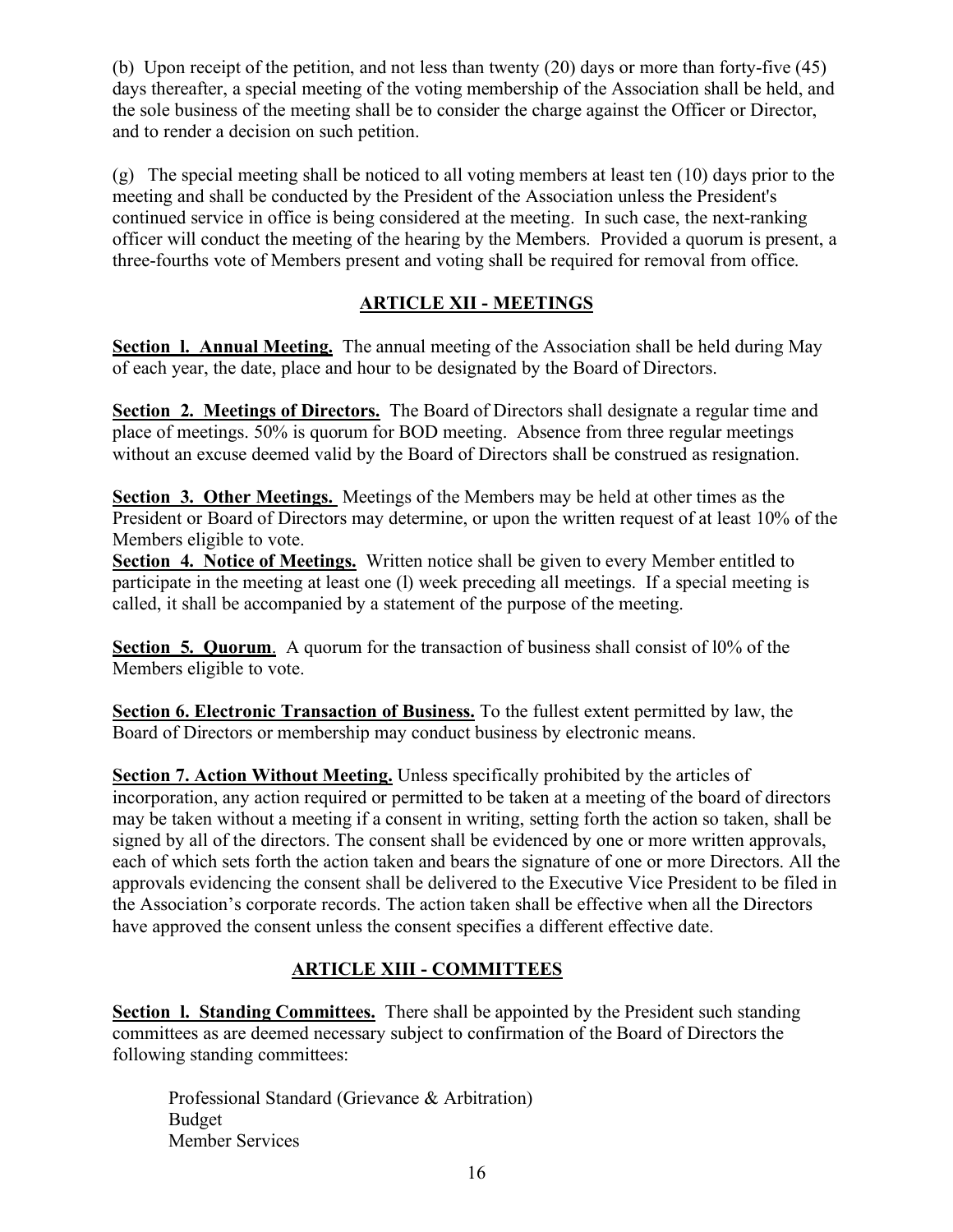Governmental Affairs Education

**Section 2. Special Committees.** The President shall appoint, subject to confirmation by the Board of Directors, special committees deemed necessary.

**Section 3. Organization.** All committees shall be of such size and shall have duties, functions, and powers as assigned  $\overline{by}$  the President or the Board of Directors except as otherwise provided in these Bylaws.

**Section 4. President.** The President shall be an ex-officio member of all standing committees and shall be notified of their meetings.

**Section 5. Action without Meeting.** Any committee may act by unanimous consent in writing without a meeting. The consent shall be evidenced by one or more written approvals, each of which sets forth the action taken and bears the signature of one or more of the members of the committee.

**Section 6. Attendance by Telephone.** Members of a committee may participate in any meeting through the use of a conference telephone or similar communications equipment by means of which all persons participating in the meeting can hear each other. Such participation shall be at the discretion of the President and shall constitute presence at the meeting.

# **ARTICLE XIV - FISCAL AND ELECTIVE YEAR**

**Section l.** The fiscal year of the Association shall be the calendar year.

**Section ll.** The elective year of the Board shall be January 1 to December 31.

## **ARTICLE XV - RULES OF ORDER**

**Section 1.** Robert's Rules of Order, latest edition, shall be recognized as the authority governing the meetings of the Association, its Board of Directors, and committees, in all instances wherein its provision do no conflict with these Bylaws.

## **ARTICLE XVI - AMENDMENTS**

**Section 1.** These Bylaws may be amended by the majority vote of the Members present and qualified to vote at any meeting at which a quorum is present, provided the substance of such proposed amendment or amendments shall be plainly stated in the call for the meeting, except that the Board of Directors may, at any regular or special meeting of the Board of Directors at which a quorum is present, approve amendments to the Bylaws which are mandated by NAR policy.

**Section 2.** Notice of all meetings at which amendments are to be considered shall be communicated to every member eligible to vote at least one (1) week prior to the meeting.

**Section 3.** Amendments to these Bylaws affecting the admission or qualification of REALTOR® and Institute Affiliate Members, the use of the terms REALTOR® and REALTORS®, or any alteration in the territorial jurisdiction of the Association shall become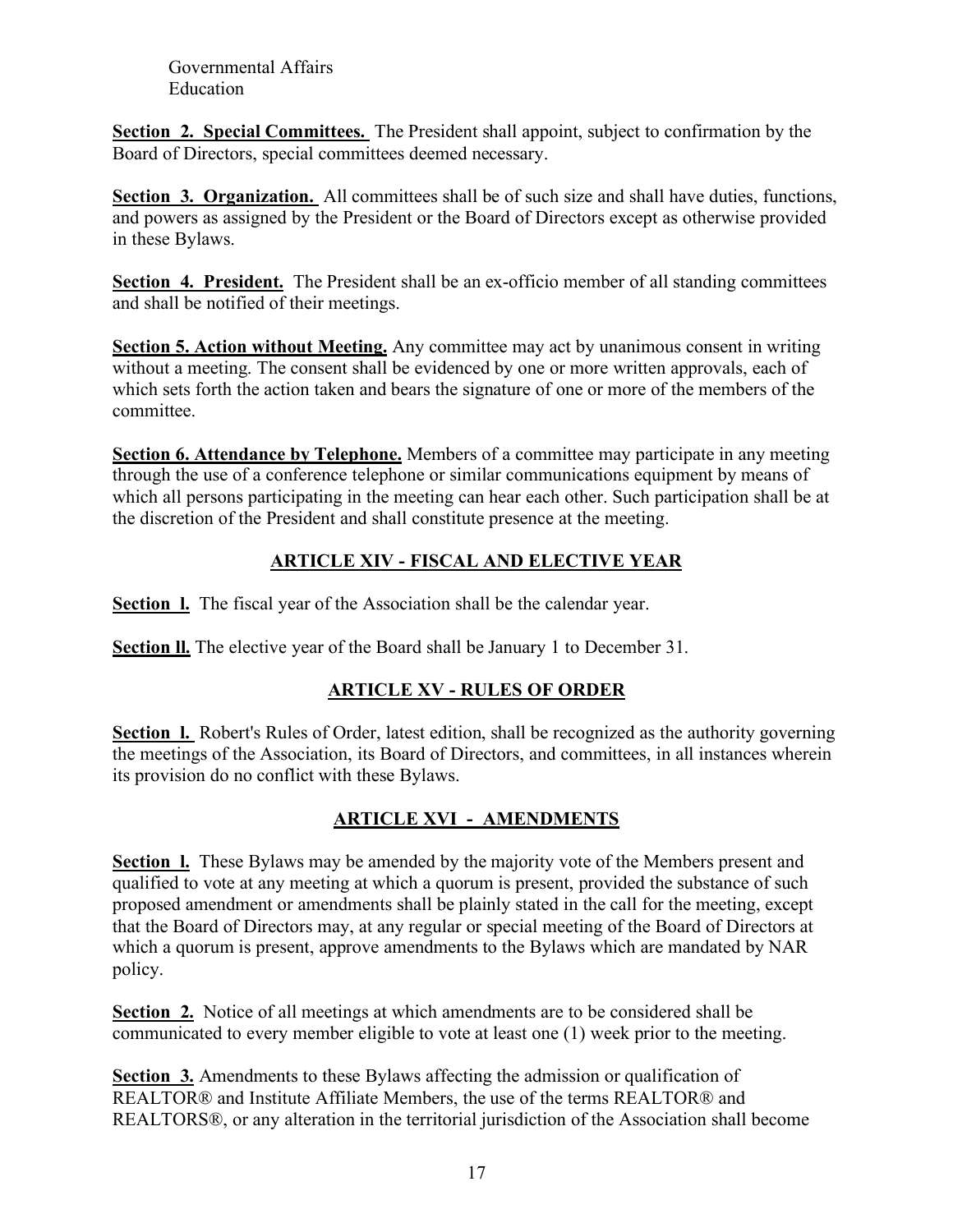effective upon their approval as authorized by the Board of Directors of the NATIONAL ASSOCIATION OF REALTORS®.

### **ARTICLE XVII - DISSOLUTION**

**Section l.** Upon the dissolution of this Association, the Board of Directors, after providing for payment of all obligations, shall distribute any remaining assets to the TENNESSEE ASSOCIATION OF REALTORS® or, within its discretion, to any other non-profit tax exempt organization.

### **ARTICLE XVIII- MULTIPLE LISTING**

**Section 1. Authority.** The Eastern Middle Tennessee Association of REALTORS shall maintain, in conjunction with the Clarksville Board of REALTORS, Greater Nashville Association of REALTORS, Southern Middle TN Association of REALTORS, Middle TN. Association of REALTORS, Williamson County Association of REALTORS and Sumner Association of REALTORS for the use of its Members a Corporate Multiple Listing Service, RealTracs Solutions, which shall be a lawful corporation of the State of Tennessee, all the stock of which shall be owned by these Association of REALTORS.

**Section 2. Purpose.** A Multiple Listing Service is a means by which authorized Participants make blanket unilateral offers of compensation to other Participants (acting as subagents, buyer agents, or in other agency or nonagency capacities defined by law); by which cooperation among participants is enhanced; by which information is accumulated and disseminated to enable authorized Participants to prepare appraisals, analyses, engaging in real estate appraisal contribute to common databases; and is a facility for the orderly correlation and dissemination of listing information among the Participants so that they participants may better serve their clients and the public. Entitlement to compensation is determined by the cooperating broker's performance as a procuring cause of the sale (or lease).

**Section 3. Governing Documents.** The Board of Directors shall cause any Multiple Listing Service established by it pursuant to this Article to conform its corporate charter, constitution, bylaws, rules, regulations and policies, practices and procedures at all times to the Constitution, Bylaws, Rules, Regulations, and Policies of the NATIONAL ASSSOCIATION OF REALTORS.

**Section 4 Supervision.** The activity shall be operated under the supervision of the Real Tracs Solutions, Inc.

**Section 5. Participation.** Any REALTOR® of this or any other association who is a principal, partner, corporate officer, or branch office manager acting on behalf of a principal, without further qualification, except as otherwise stipulated in these Bylaws, shall be eligible to participate in multiple listing upon agreeing in writing to conform to the rules and regulations thereof and to pay the costs incidental thereto.\* However, under no circumstances is any individual or firm, regardless of membership status, entitled to multiple listing service "membership" or "participation" unless they hold a current, valid real estate broker's license and offer or accept compensation to and from other participants or are licensed or certified by an appropriate state regulatory agency to engage in the appraisal of real property.\*\* Use of information developed by or published by an association multiple listing service is strictly limited to the activities authorized under a participant's licensure(s) or certification and unauthorized uses are prohibited. Further, none of the foregoing is intended to convey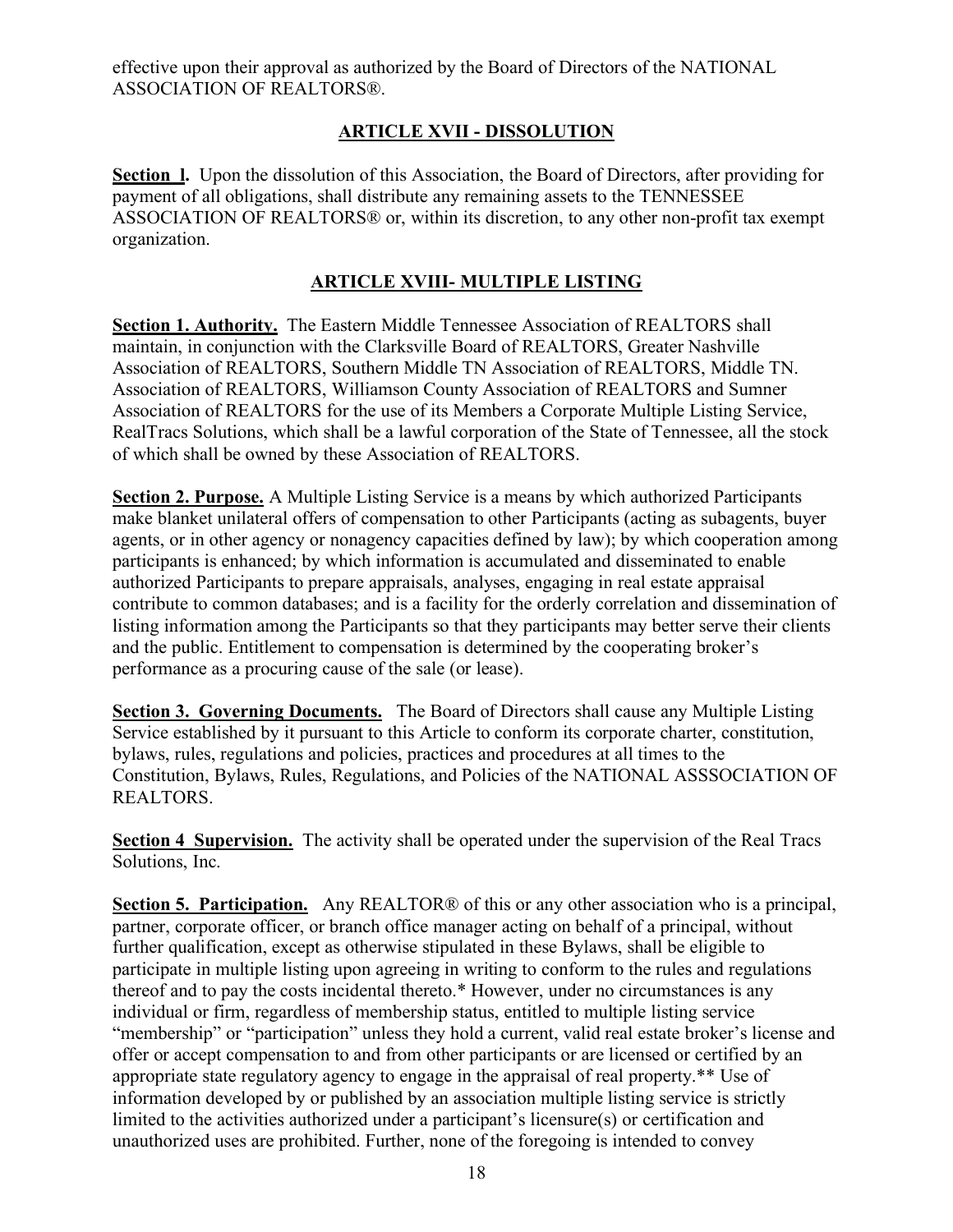"participation" or "membership" or any right of access to information developed by or published by an association multiple listing service where access to such information is prohibited by law. (Amended 11/08)

Mere possession of a broker's license is not sufficient to qualify for MLS participation. Rather, the requirement that an individual or firm offers or accepts cooperation and compensation means that the participant actively endeavors during the operation of its real estate business to list real property of the type listed on the MLS and/or to accept offers of cooperation and compensation made by listing brokers or agents in the MLS. "Actively" means on a continual and ongoing basis during the operation of the participant's real estate business. The ''actively" requirement is not intended to preclude MLS participation by a participant or potential participant that operates a real estate business on a part-time, seasonal, or similarly time-limited basis or that has its business interrupted by periods of relative inactivity occasioned by market conditions. Similarly, the requirement is not intended to deny MLS participation to a participant or potential participant who has not achieved a minimum number of transactions despite good faith efforts. Nor is it intended to permit an MLS to deny participation based on the level of service provided by the participant or potential participant as long as the level of service satisfies state law. (Adopted 11/08)

The key is that the participant or potential participant actively endeavors to make or accept offers of cooperation and compensation with respect to properties of the type that are listed on the MLS in which participation is sought. This requirement does not permit an MLS to deny participation to a participant or potential participant that operates a "Virtual Office Website" (VOW) (including a VOW that the participant uses to refer customers to other participants) if the participant or potential participant actively endeavors to make or accept offers of cooperation and compensation. An MLS may evaluate whether a participant or potential participant actively endeavors during the operation of its real estate business to offer or accept cooperation and compensation only if the MLS has a reasonable basis to believe that the participant or potential participant is in fact not doing so. The membership requirement shall be applied in a nondiscriminatory manner to all participants and potential participants. (Adopted 11/08)

**Section 6. Access to Comparable and Statistical Information.** Association Members who are actively engaged in real estate brokerage, management, mortgage financing, appraising, land development or building, but who do not participate in the MLS, are nonetheless entitled to receive, by purchase or lease, information other than current listing information that is generated wholly or in part by this MLS including "comparable" information, "sold" information, and statistical reports. This information is provided for the exclusive use of Association Members and individuals affiliated with Association Members who are also engaged in the real estate business and may not be transmitted, retransmitted, or provided in any manner to any unauthorized individual, office or firm except as otherwise specified in the MLS Rules and Regulations. Association Members who receive such information, either as an Association or through the MLS service or through the MLS, are subject to the applicable provisions of the MLS Rules and Regulations whether they participate in the MLS or not. Association Members who receive such information, either as an Association or through the MLS service or through the MLS, are subject to the applicable provisions of the MLS Rules and Regulations whether they participate in the MLS or not.

**Section 7. Other Services.** The Multiple Listing Corporation may provide other and such additional services to properly qualified Members of the Association as it may deem advisable from time to time. Such services may, in the Corporation's discretion, include those not offering, or requiring, a blanket offering of cooperation or compensation. Such services any further involve the exchange of information concerning available property, or other similar information